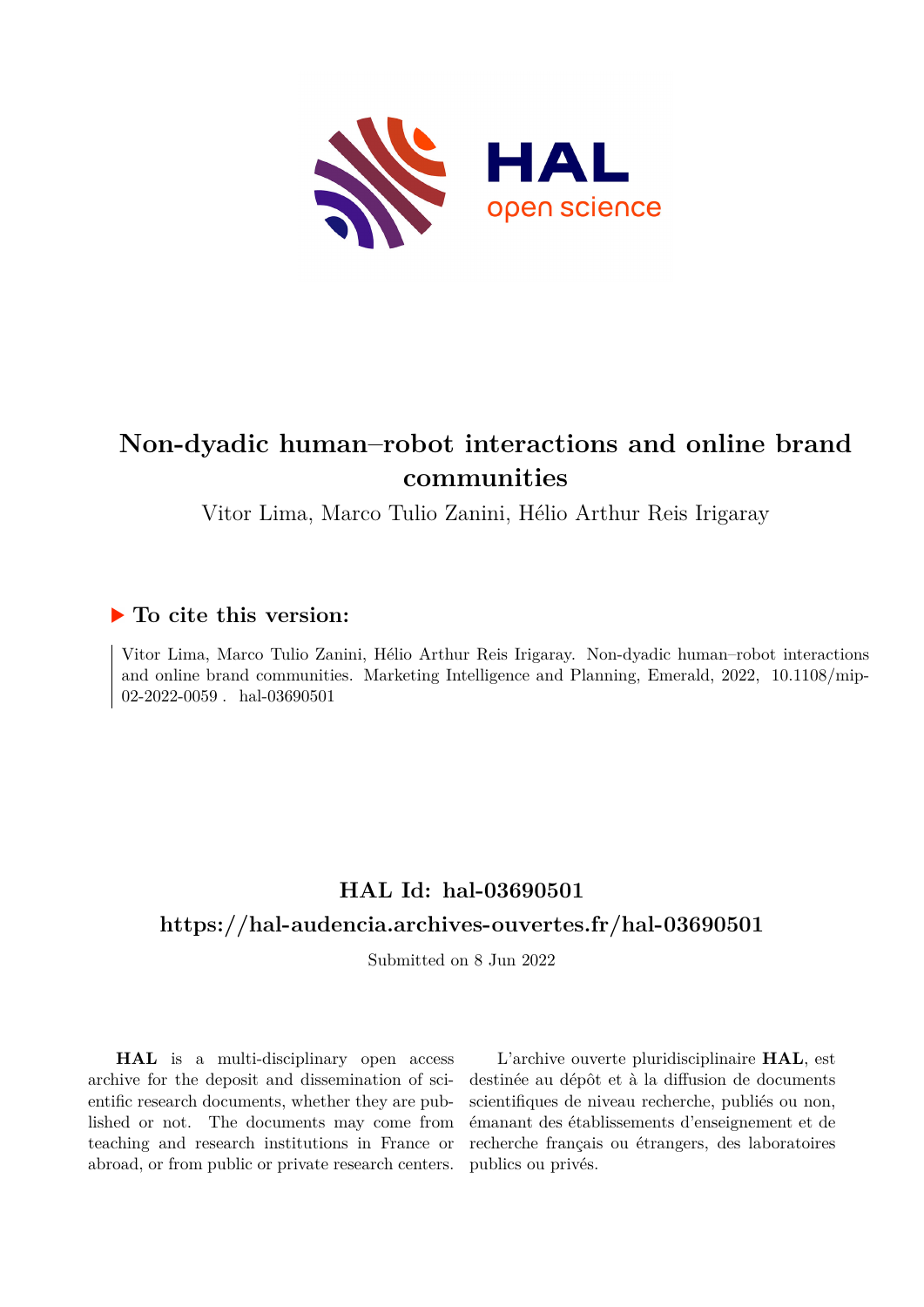# Non-Dyadic Human-Robot Interactions and Online Brand Communities

Vitor M. Lima, Department of Marketing, Audencia Business School, Nantes, France Marco Tulio Zanini and Helio Arthur Reis Irigaray, Escola Brasileira de Administracao Publica e de Empresas, Rio de Janeiro, Brazil

Lima, V., Zanini, M.T. and Reis Irigaray, H.A. (2022), "Non-dyadic human–robot interactions and online brand communities", Marketing Intelligence & Planning, Vol. ahead-of-print No. ahead-of-print. https://doi.org/10.1108/MIP-02-2022-0059



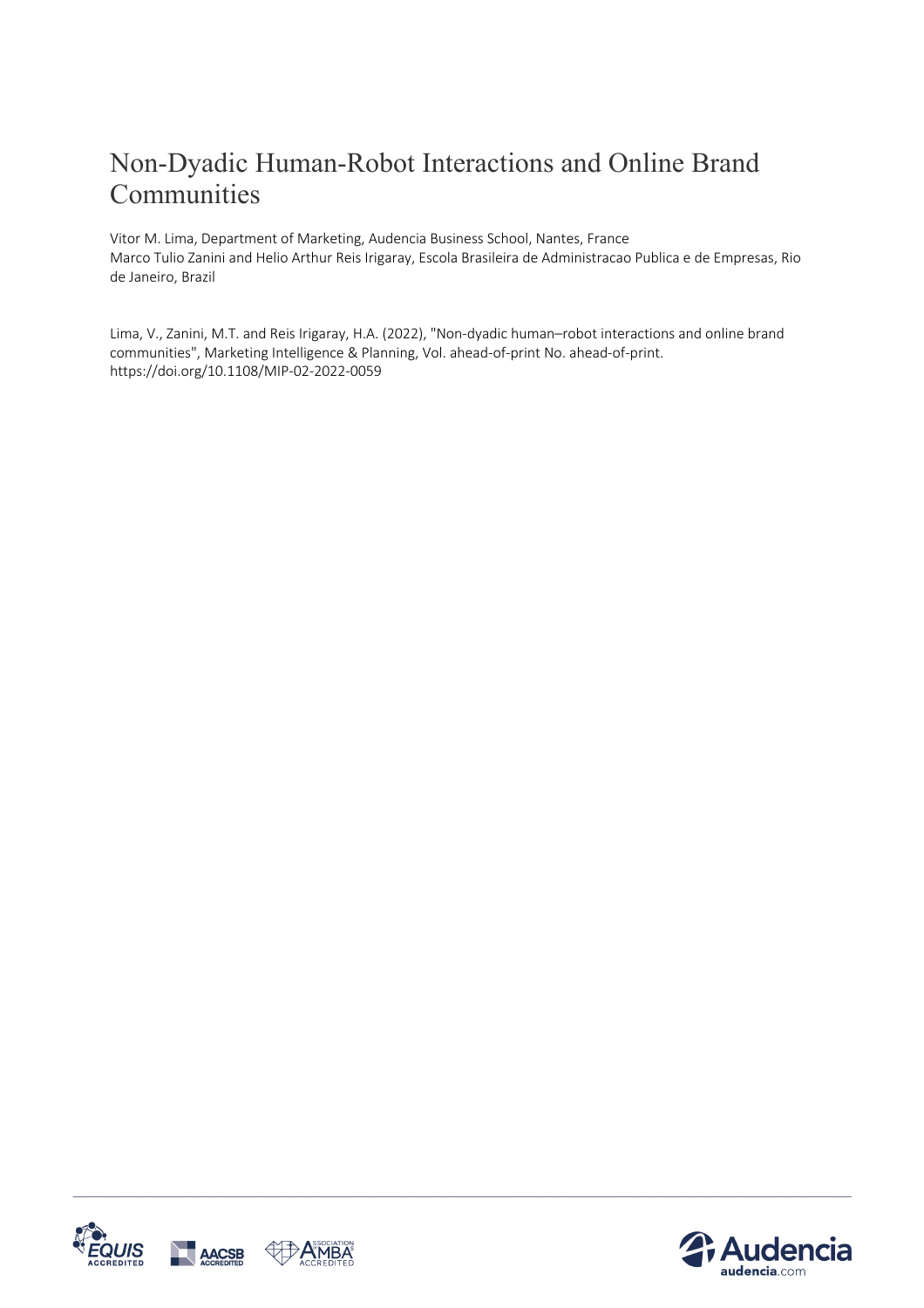## **Non-Dyadic Human-Robot Interactions and Online Brand Communities**

### **Abstract**

**Purpose:** This research investigates and conceptualizes non-dyadic human-robot interactions (HRI).

**Design/methodology/approach:** We conducted a netnographic study of the Facebook group called "iRobot – Roomba," an online brand community dedicated to Roomba vacuums. Our data analysis employed an abductive approach, which extended the grounded theory method. **Findings:** Dyadic portrayals of human-robot interactions can be expanded to consider other actants that are relevant to the consumption experiences of consumer robots. Not only humans but also nonhumans, such as an online brand community, have a meaningful role to play in shaping interactions between humans and robots.

**Originality:** Unlike most previous marketing and consumer research on human-robot interactions, we show that different actants exert agency in different ways, at different times, and with different socio-technical arrangements.

**Research implications:** The present study moves theoretical discussions on HRI from the individual level grounded in a purely psychological approach to a more collective and sociocultural approach.

**Practical implications**: If managers do not have a proper assessment of human-robot interactions that considers different actants and their role in the socio-technical arrangement, they will find it more challenging to design and suggest new consumption experiences.



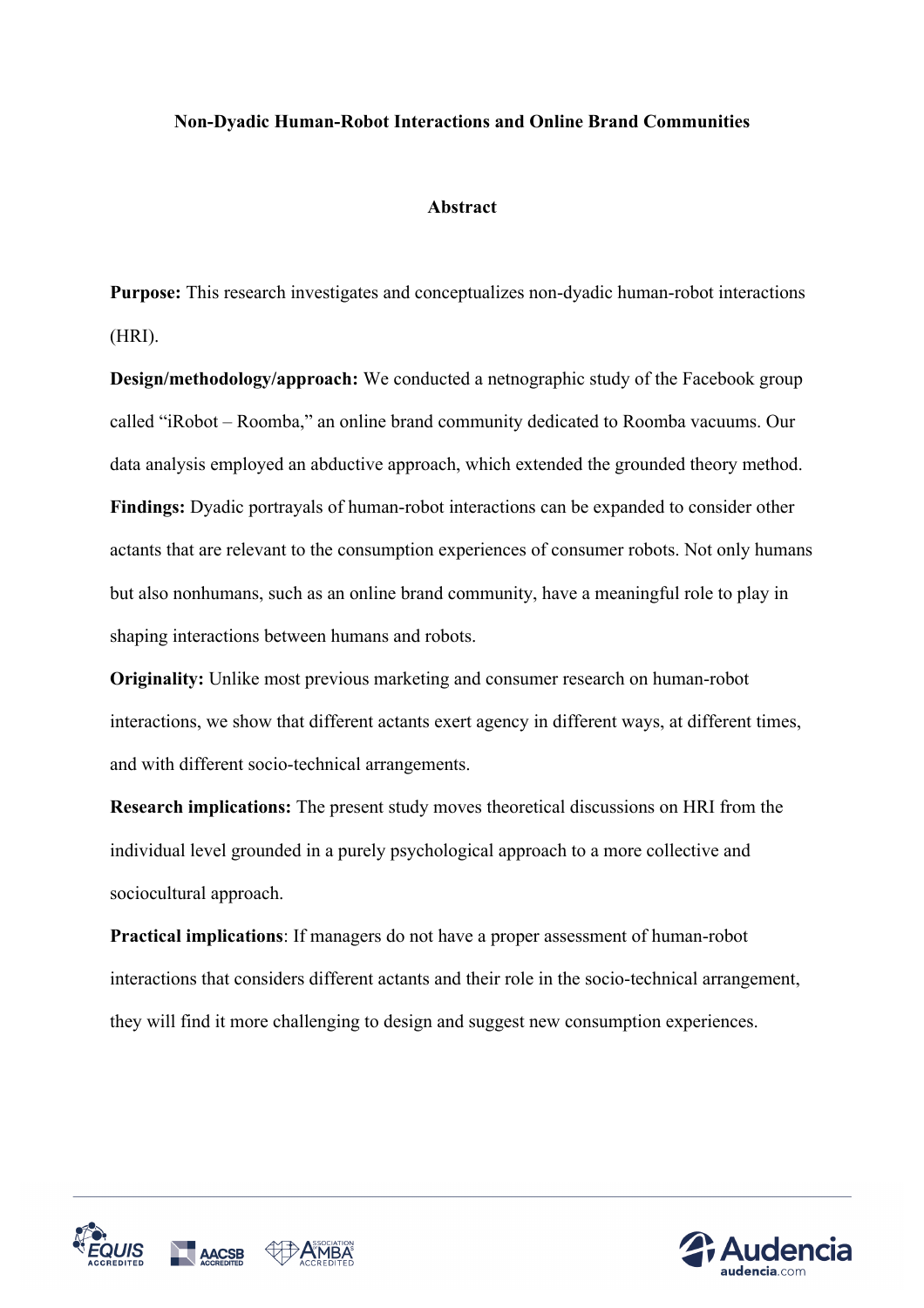*Keywords:* human-robot interaction; consumer robots; online brand communities, non-dyadic human-robot interactions; Roomba; netnography

### **Introduction**

Robots are everywhere and in everything, from smart surveillance (e.g., iPatrol Riley) to disaster response (e.g., Packbots), from education (e.g., Professor Einstein), to entertainment (e.g., Disney's Na'vi Shaman), and from healthcare providers (e.g., Grace), to hotel lobbies (e.g., Hilton's Connie), so for better or worse, these complex machines are now part of our daily lives. Bartneck *et al.* (2020) argue that robots are not mere machines but are social actors that carry cultural meanings and have a strong impact on shaping social settings. This means that our interactions with them go beyond an instrumental relationship of masterservant, such as the one we might experience in service contexts (Kim, Schmitt and Thalmann, 2019; de Bellis and Venkataramani Johar, 2020). In our homes, for example, we are impressed by how they look and by their capabilities (Delgosha and Hajiheydari, 2021); some of us even fall in love with them and have sex with them (Belk, 2022), while others channel their faith through them (Löffler, Hurtienne and Nord, 2019). Consumer robots are designed to make consumers happier and their lives easier. They are created not only to provide enchanting (Belk, Weijo and Kozinets, 2021) and pleasurable (Huang and Rust, 2021) experiences, but also to avoid the frustrating (de Graaf, Allouch and Klamer, 2015) and even weird (Hoyer *et al.*, 2020) ones.

Past marketing and consumer research investigating human-robot interactions (HRI) has mainly portrayed them as a rational, transactional, and interactional relationship between two individuals (e.g., Huang and Rust, 2021; Letheren *et al.*, 2021; Esfahani and Reynolds,



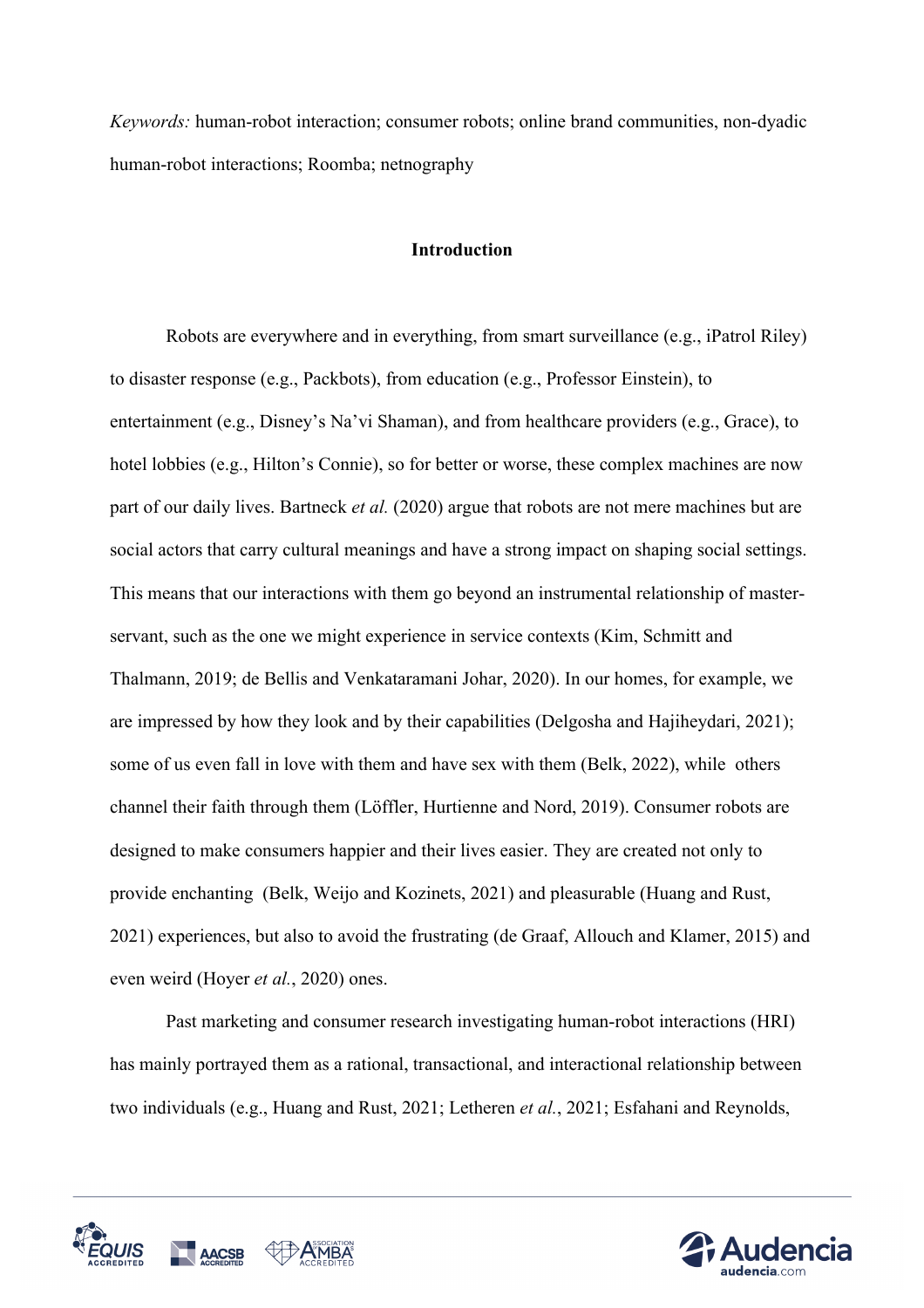2021; Kim, So and Wirtz, 2022). Precisely because of the current pervasiveness of robots, and the way we human beings create and are created by these technologies (Müller, 2016), fluid, non-static, and collective aspects of the consumption of emerging technologies, such as consumer robots, have been included in calls for research (Belk, Weijo and Kozinets, 2021; Schmitt, 2020; Puntoni *et al.*, 2021; Grewal *et al.*, 2020; Delgosha and Hajiheydari, 2021; Hoffman and Novak, 2018; Gonzalez-Jimenez, 2018; Kang, Diao and Zanini, 2020). This rising interest is also a reflection of the current annual growth rate (i.e., 17.45%) of the global consumer robot market, which was valued at USD 27.73 billion in 2020 and is expected to reach USD 74.1 billion by 2026 (Mordor Intelligence, 2021).

Guiding our research, we pose the following questions: *What are the structural elements of human-robot interactions? How do consumers collectively experience their consumer robots in everyday tasks?* Following the consumer culture theory tradition of sociocultural studies (Arnould, Crockett and Eckhardt, 2021; Arnould and Thompson, 2005), we conducted a netnographic study (Kozinets, 2020) involving the Facebook group, "iRobot – Roomba,", an online brand community dedicated to Roomba vacuums. This method enabled us to explore the linguistic mannerisms, the symbolic dimension of HRI, and the value systems that shape the collective experiences of such a community, and that are converted into consumer-robot interactions. By way of interpretive analysis (Belk and Sobh, 2019), we identified themes in the community's discourses, comprising the structural dynamics of negotiating human-nonhuman agency, and the learning, remembering, and improvising processes that become entwined at both the collective and individual levels. Drawing on HRI literature (e.g., Paauwe *et al.*, 2015) and online brand communities (e.g., Muñiz and O'Guinn, 2001), we conceptualize the relationships between these themes and the role they play in



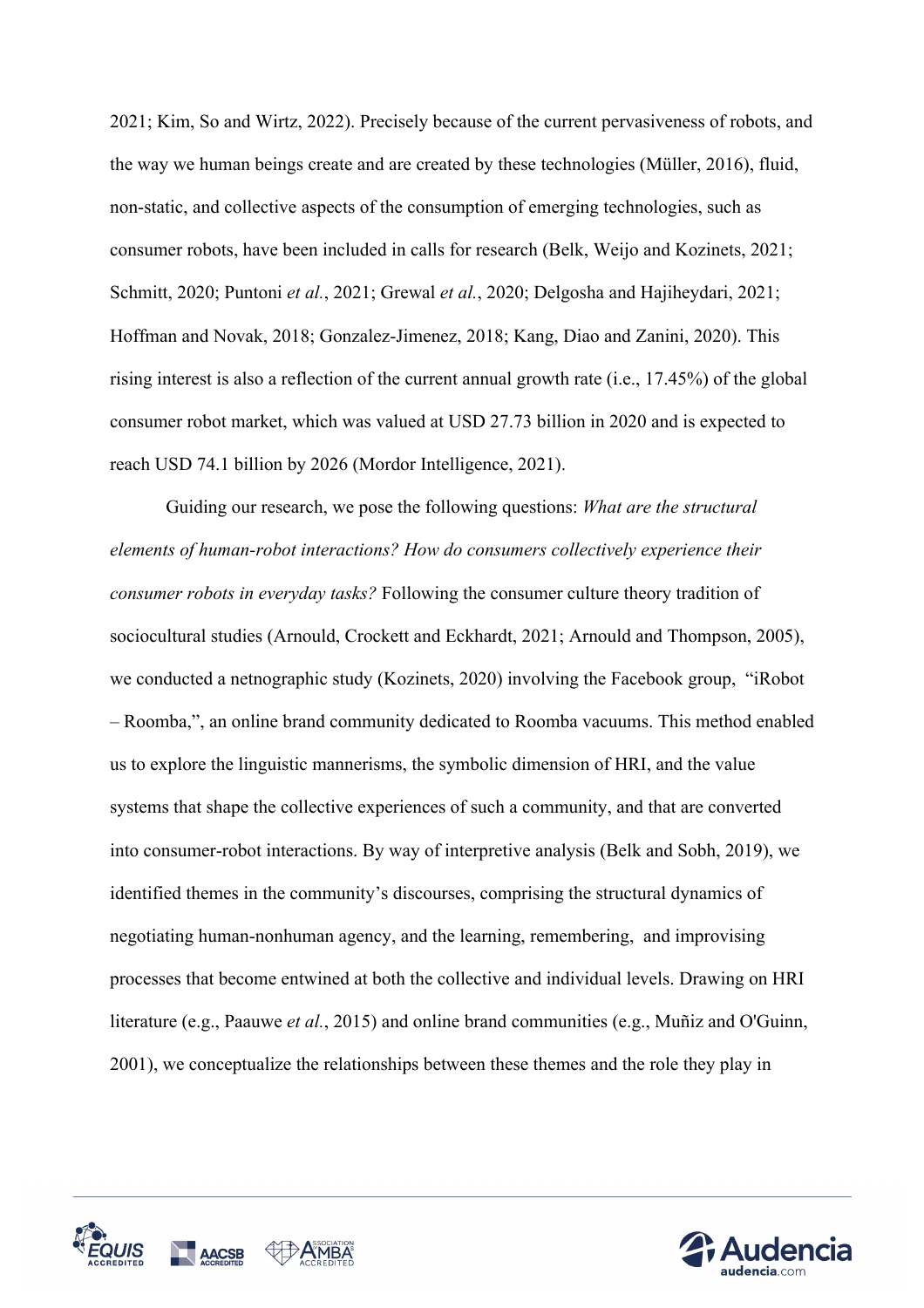shaping the continued engagement with the community and consumer interactions with robots.

In revealing the less explored but meaningful structural and non-dyadic dynamics of HRI, the main contribution of this study is to the emerging work that is being done on consumer robots in marketing and consumer research. It shows that dyadic portrayals of HRI can be expanded and consider other actants that are relevant to the consumption experience of consumer robots, such as an online brand community. The remainder of this paper is as follows. First, we present our theoretical background, which is followed by our research context and methods. Next, we set out our findings and the conceptualization of HRI. Lastly, we present the discussion and conclusion sections.

#### **Theoretical background**

#### **Human-Robot Interactions (HRI)**

First, a word on the term "robot". In 1920, the Czech writer Karal Čapek wrote the science fiction play *R.U.R*., or *Rossum's Universal Robots*, and introduced the word *robot* to the world. *Rab,* in Czech, means slave, and the play was based on the creation of artificial humans, or *roboti* (robots), to serve humans. Considered a milestone in the dystopic plots that are found in contemporary consumer culture (e.g., *Ex-Machina*), R.U.R. shows the rise of robotic, system-based autonomous beings and the fall of the human race after a rebellion by robots (Mayor, 2018). Despite all current knowledge and technological advances, especially in embodied artificial intelligence (AI), our expectations of robots remain more or less the



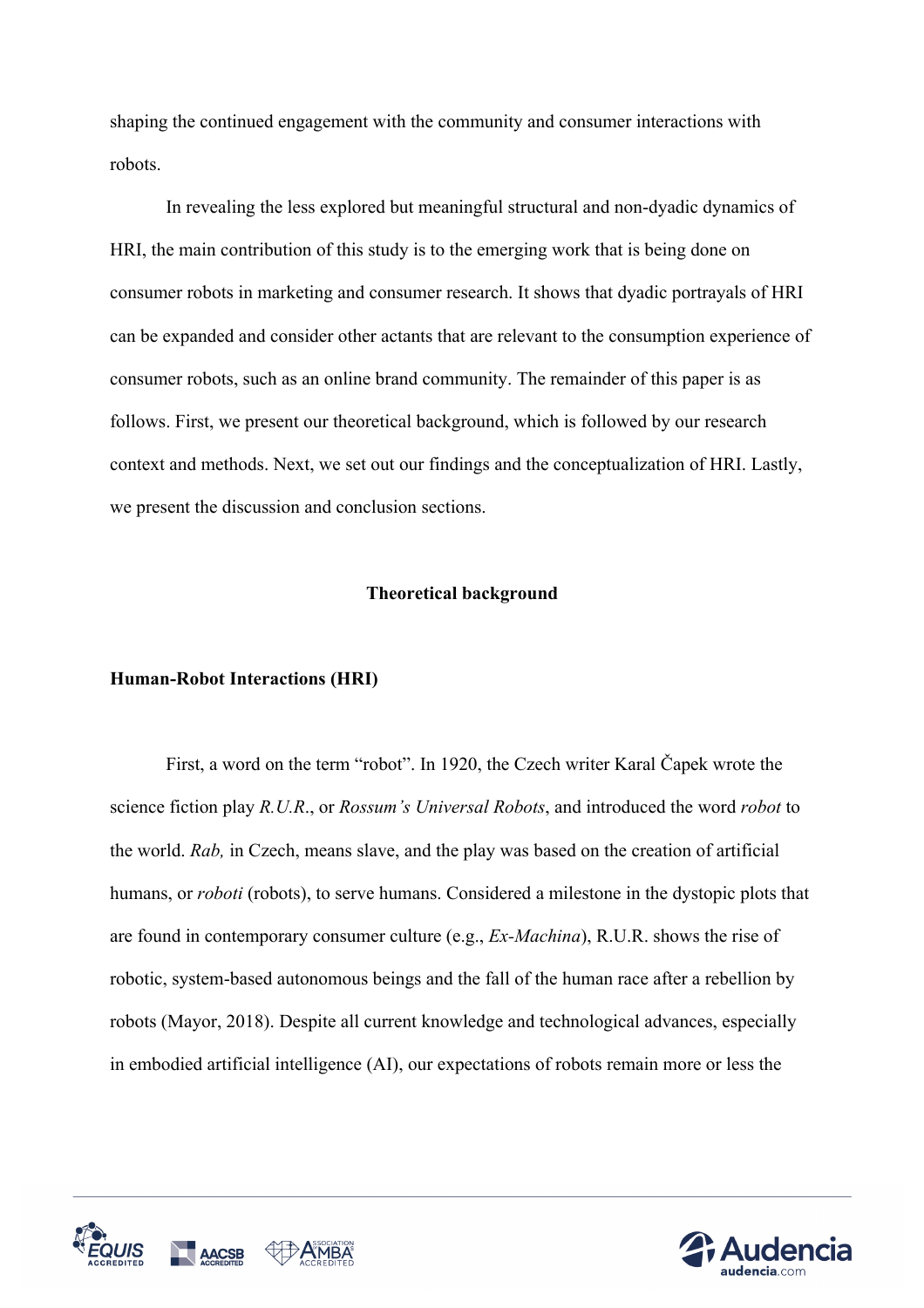same: they must help humans attain greater well-being (Wirtz *et al.*, 2018), and they obviously must not kill us all (Geraci, 2012; Belk, 2020).

In this vein, the embodiment of a robot establishes material constraints on the ways in which it can (re)act in the world, but it also represents an affordance with regard to its interaction with consumers (Paauwe *et al.*, 2015), whatever these interactions might be. Ghafurian, Ellard and Dautenhahn (2021), for example, found that during the COVID-19 pandemic, consumer robots played a meaningful role in people's ability to cope with social isolation. These machines served as social companions and helped reduce the feeling of loneliness, which led to consumers' perceptions of robots changing, and to a wish to purchase them in the future. In a more intimate dimension, Belk (2022) explains the role of robots' physical bodies and other human traits, such as their (artificial) emotions, which can shape sexual relations between a human and a robot. As he argued, the more human-like the robot, the greater the acceptance of the robotic companion and the desire to own one.

As in these previous examples, however, most of the work that has so far been carried out on HRI takes as its starting point a dyadic interaction between a human and a robot (van Pinxteren *et al.*, 2019; van Wynsberghe and Li, 2019). This individual perspective, Pink *et al.* (2020) argue, may limit our understanding of consuming robots because of the complex and multilayered social nature of human beings. After all, as social beings we create our social realities based on everyday interactions with humans and nonhumans in different social settings (Ingold, 2008; Ingold, 2000). In what follows, we detail one of the fundamental aspects of this connectedness with others that is relevant to our conceptualization of nondyadic HRI: Online brand communities.

**Online brand communities**



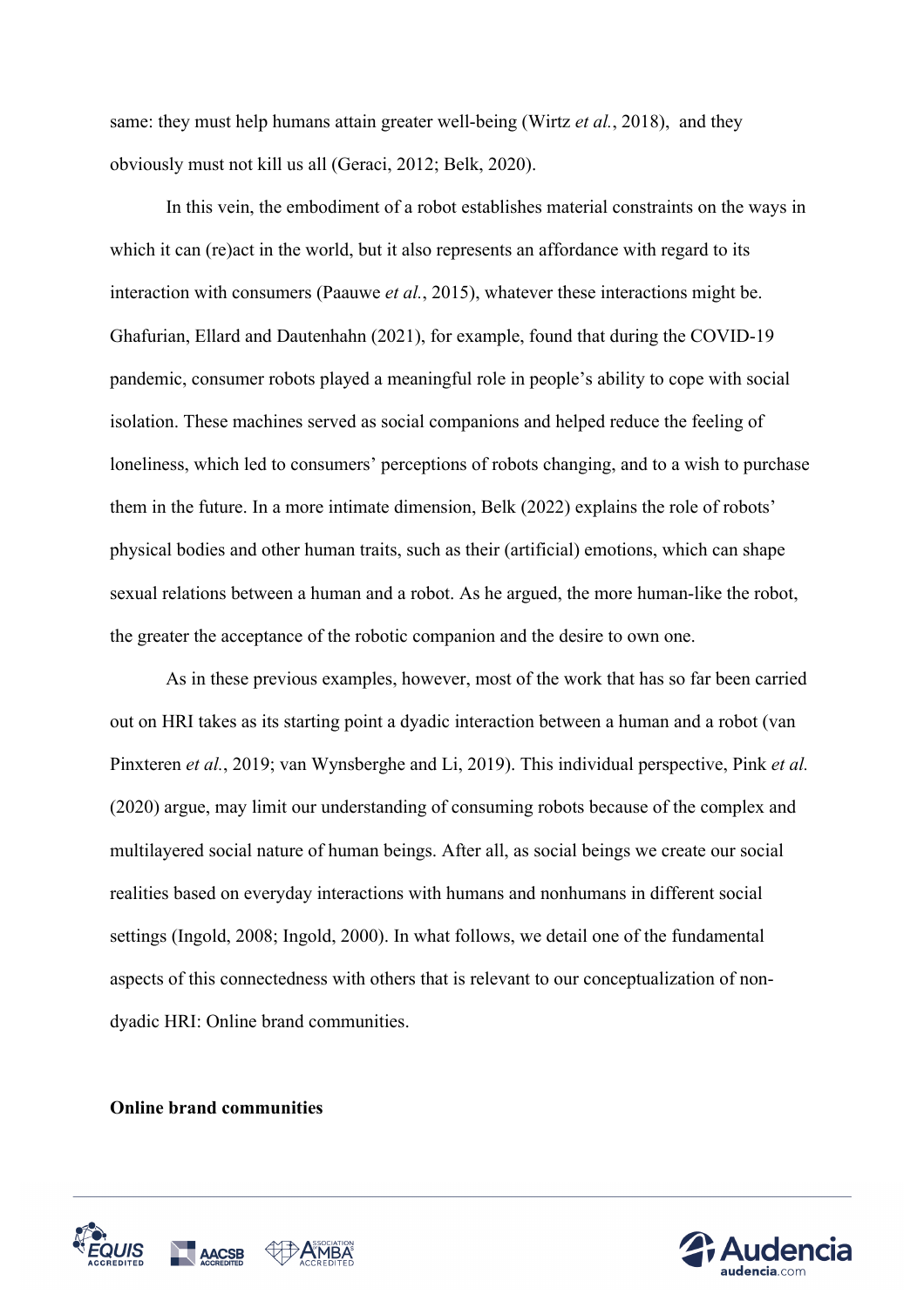Over the years, consumer researchers have been exploring consumer collectives that are scattered throughout the internet, and they do this by adopting either a non-communal (e.g., Arvidsson and Caliandro, 2016) or a communal approach (e.g., Lima, Irigaray and Lourenco, 2019). Regarding the latter, Muñiz and O'Guinn (2001) provide a seminal conceptualization for brand communities that was used as information for the present research. According to Muñiz and O'Guinn (2001), a brand community is a collective of consumers and fans that creates a structured set of social relations, both online and/or offline, and a coherent set of meanings for brands and their practices. In essence, it can be defined as a non-geographically bound, specialized group of consumers grounded in strong social ties between the members and a brand (Muñiz and Schau, 2005).

There are three basic characteristics of this social phenomenon: (1) It has a *consciousness of kind* by which the members connect to each other to collectively distinguish themselves from another community, as noted in Sibai *et al*.'s (2021) work on brand activism; (2) By elucidating the social dynamics of a community of self-quantifiers— consumers who track themselves with technology such as wearable devices—Charitsis, Yngfalk and Skålén (2019) highlight the *shared rituals and traditions* that are related to practices of engaging in social activities in order to corroborate the values and norms of the community; and (3) A *sense of moral obligation* motivates the contributions to the community and for members also, as in the case of negative brand relationships within communities that were explored by Dessart, Veloutsou and Morgan-Thomas (2020).

In these communal settings, the narratives that are formed around rituals enable consumers to understand each other and enrich their consumption experience because of their social connections (DuFault and Schouten, 2020). From the structural perspective that we



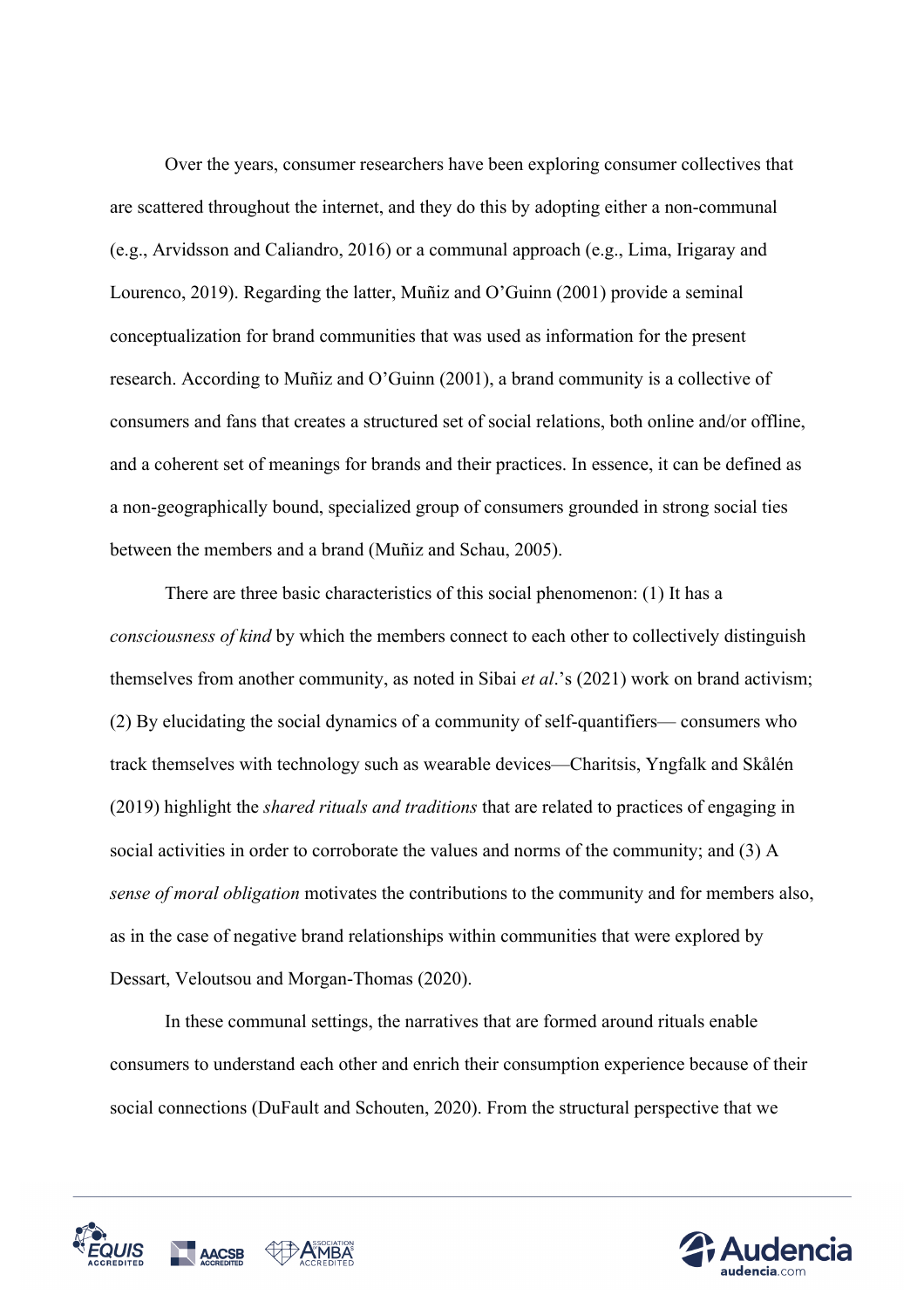adopted in this research, these communities play a mediating role between consumers and the products and services they consume. As a consequence, consumers have a rich, dynamic, multilayered experience for influencing their peers in online brand communities (Cova, Barès and Nemani, 2021).

#### **Research Context and Methods**

## **Research Context**

In 2020, driven by the COVID-19 pandemic's social context of lockdowns and workfrom-home situations, sales of consumer robots surged in an unprecedented way (FutureCIO, 2021). In the case of the famous vacuum cleaner Roomba, for example, its manufacturer, the iRobot company (www.irobot.com), saw a 43% increase in sales (Mahaney, 2021). On Facebook, the biggest consumer-owned brand community is the "iRobot-Roomba," in which more than five thousand members discuss their daily experiences with different models, and post pictures and videos of Roombas performing tasks, while others seek advice from experienced consumers, and occasionally share narratives about emotional attachments to robots. Following Kozinets' (2020) suggestions for site selection, this online brand community is an adequate choice for our study for some reasons: (1) it is relevant to our research questions; (2) it has recency and frequency of members' engagement; (3) it is composed of rich data. Moreover, our selection of iRobot-Roomba as the research context followed recommendations in the literature on qualitative research (Denzin and Lincoln, 2018; Belk, Fischer and Kozinets, 2013). That is, it was theoretically driven, in addition to its relevance in the contemporary marketplace.



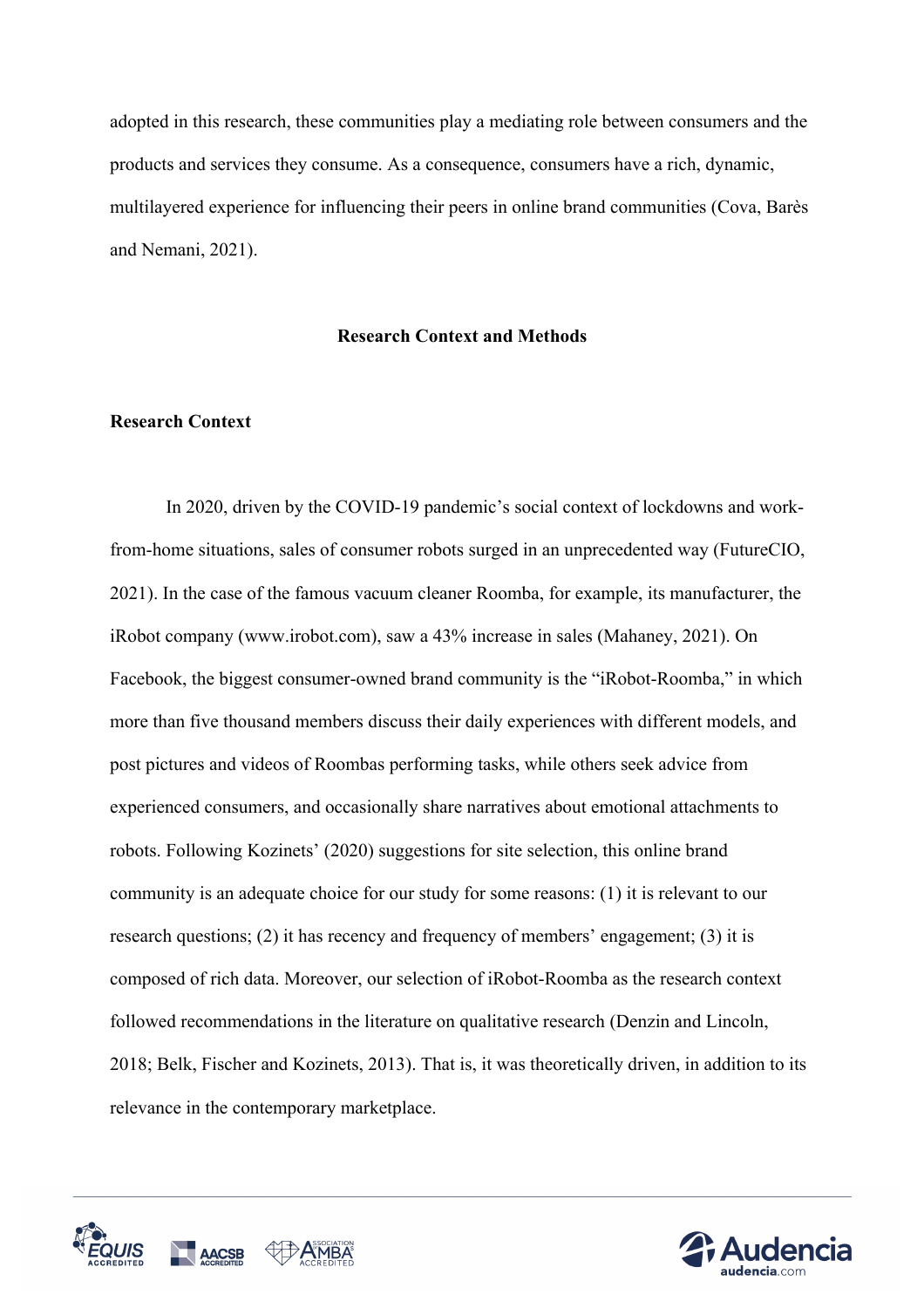#### **Data collection**

As in previous marketing and consumer research (e.g., Kozinets, Ferreira and Chimenti, 2021; Wang, 2019; Ruvio and Belk, 2018), our focal procedure rigorously followed Kozinets' (2020) guidelines for conducting netnographic work. Firstly, our data collection began in March 2020 when the first author joined the Facebook group "iRobot – Roomba," in which he had to answer a questionnaire about his intention and usage of the product as a prerequisite to acceptance in the community. The first author observed discussions every day, participated by liking, sharing, and commenting, and made field notes about social situations involving interactions with Roomba vacuum cleaners. He kept detailed immersion journal notes on his engagement with the community. The journal has 20 double-spaced pages including perceptions of the community's social dynamics, different types of interaction between members and their robots, and the role of moderators and specialists in establishing the "right way" to do things. On many occasions, the first author also followed the tips and instructions found in the community to try with his Roomba, which led to deeper reflection on the consumption experience (Holbrook, 2005). Regarding the dataset (e.g., posts, pictures, and videos), as acknowledged in the literature (Kozinets, 2020; Belk, Fischer and Kozinets, 2013), netnographic sampling can be either theory-driven or purposive (Glaser and Strauss, 1970), rather than being a statistical representation of social interactions in the community. In this vein, the final dataset is composed of several screenshots, 630 posts and comments, 5 PDFs of charts for model comparison, 45 pictures, and 15 videos.

#### **Data analysis**



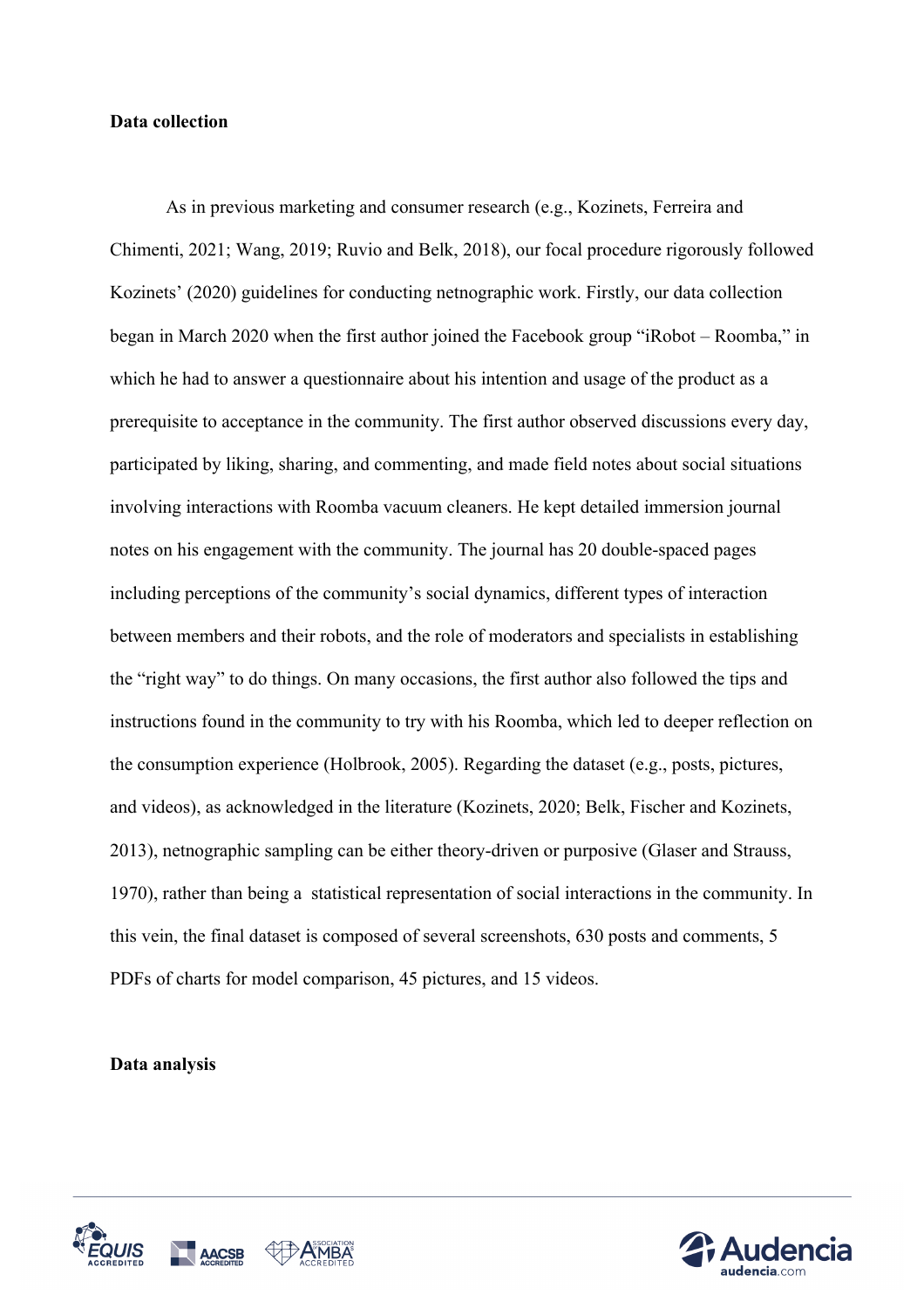We analyzed emerging themes using an abductive interpretation framework (Tavory and Timmermans, 2014; Timmermans and Tavory, 2012). This was based on Belk and Sobh's (2019) suggestion for extending the grounded theory method (Glaser and Strauss, 1999) using abductive reasoning. The first analytical procedure was open coding, in which we manually analyzed the dataset to identify concepts (e.g., shared identity) and themes (e.g., improvisations). Then, during the axial coding stage, we contrasted the preliminary analysis with the literature on HRI and with online brand communities. During this stage, several extant theoretical perspectives were considered relevant for further contrasting with the concepts that emerged from the analysis (e.g., Ingold, 2008; Latour, 2005). The outcome of this second step was a refined set of possible relationships between open codes. As the last procedure, the selective coding allowed us to continue our analysis from a higher-level abstraction (e.g., agents and agency) and organize our conceptualization into a coherent story.

We went back and forth between the emerging themes, the data, and the literature to make sure our analyses were consistent. Finally, all the authors jointly reflected on their experiences of owning a Roomba and revised them thematically to achieve interpretive convergence (Belk and Sobh, 2019). Although we started our analysis without an *a priori* theory, we developed constructs and themes by way of an abductive process to understand and theorize on HRI as a non-dyadic phenomenon. Such an analytical strategy is consistent with contemporary qualitative consumer research (Janiszewski and van Osselaer, 2021; Fischer and Guzel, 2022). Both data collection and analysis stopped when theoretical saturation was achieved (Denzin and Lincoln, 2018). Our ethical protocol in this netnographic study also followed Kozinets' (2020) recommendations to ensure the non-traceability of participants: all names are appropriately anonymized, and quotes are carefully paraphrased without changing their meanings.



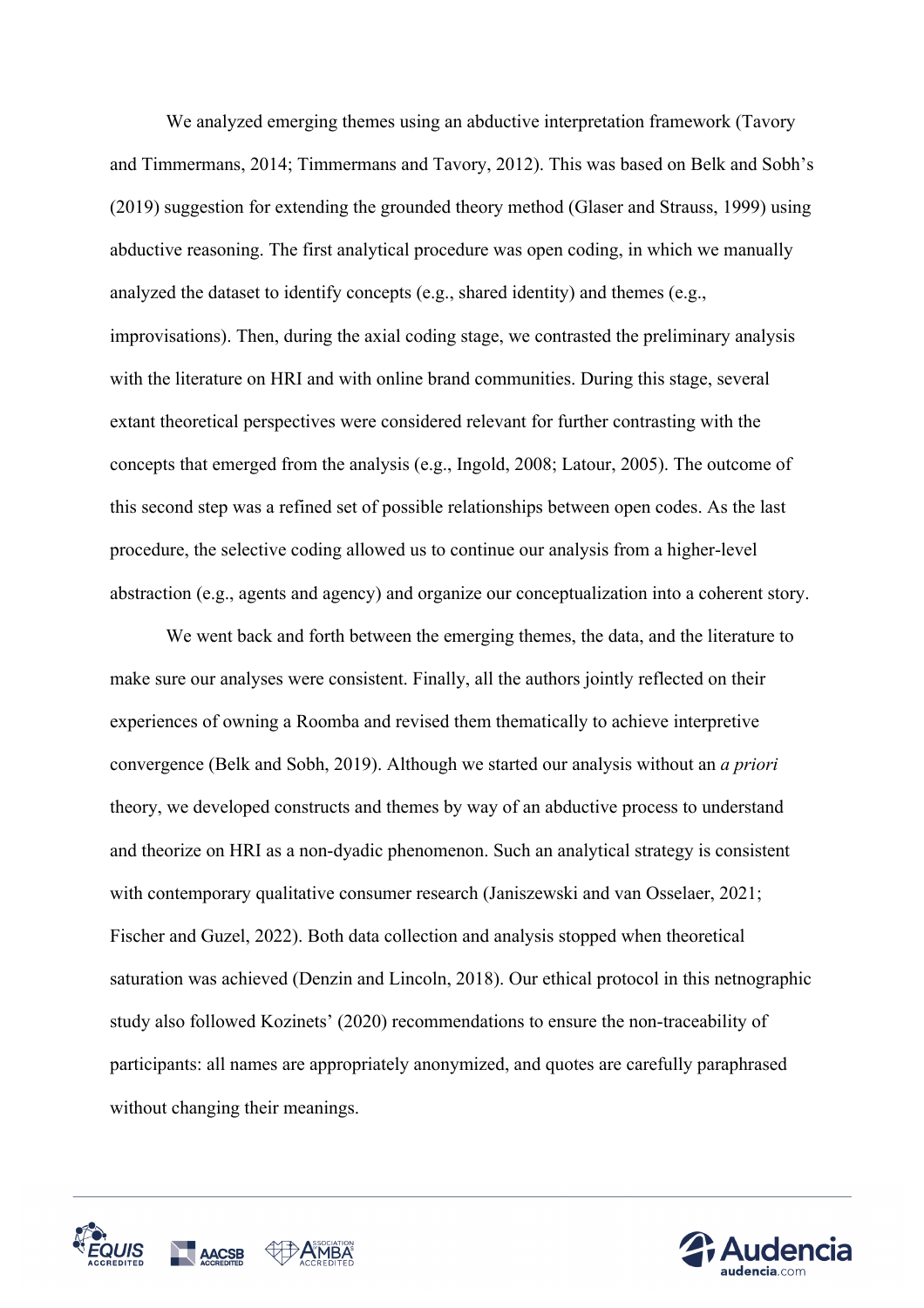#### **Findings**

Our analysis of Roomba's online brand community points to the meaningful role that this community plays in shaping non-dyadic human-robot interactions, as in the case of its members. The higher-level themes that emerged from our analysis and that are central to understanding the structural dimension of human-robot interactions are: (1) *actants and agency*; (2) and *the learning experience*. These two distinct yet interrelated themes are sustained by three processes: *remembering, improvising,* and *imagining.* Figure 1 illustrates the proposition.

#### [INSERT FIGURE 1 HERE]

A non-dyadic human-robot interaction can be conceptualized, therefore, as a sociotechnical arrangement that has individuals, communities, nonhumans (e.g., animals), robots, and other actants that affect each other in different ways, at different times, and in different social situations. In the following paragraphs, we detail this type of interaction.

#### **Actants and agency**

Contemporary object-oriented ontologies sustain that people and objects jointly enact behaviors (Belk, 2015), although only human beings have the intentionality required for initiating such actions. This is aligned to a certain extent with extant research on HRI that places the ability to do something, or having agency, heavily on the human side (Spatola, Kühnlenz and Cheng, 2021). Gell (1998), however, explains that objects certainly have



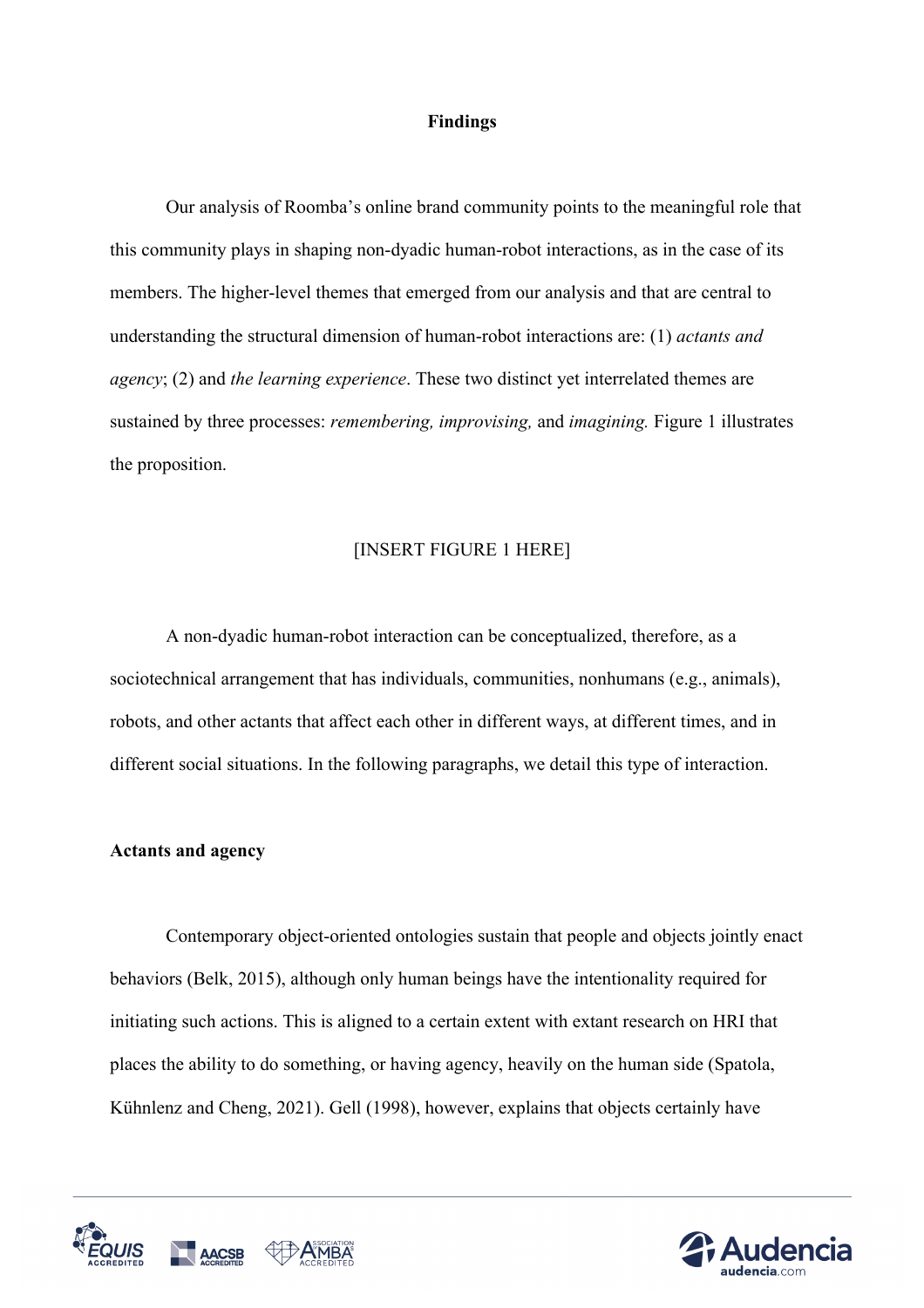agency but of second-order, or "secondary agency" as he called it. In this case, despite the human role needed for actions to take place, objects can do things in the world that enable, constrain, and/or otherwise condition the actions of human and nonhuman actants. From a semiotic perspective, humans, robots, and other nonhuman beings are all actants, or actors endowed with the different forms of agency that are involved in the process of creating a social reality (Greimas and Courtés, 1982).

In the case of the Roomba, members of the community often mention how the robot "says," "does," "warns," or "tells" them what should be done. Samantha's and Huff's, for example, discussed a series of errors due to possible failures in the manufacturing procedures, and their frustrations while operating the robot.

Samantha: Another day, another error.... I just recently purchased this brand-new Roomba and it's working great, but it keeps saying to me that the i3 Roomba's selfemptying base is full and clogged... I disassembled the underneath part like it told me to and verified for supposed clogs and there was nothing there. I emptied the robot and put it in a new bag... this will be the third call to iRobot. I've been a customer for barely a month... I'm getting so hopeless.

Huff: My robot keeps telling me Error 30. I did everything I could. I even exchanged the rollers and the brush wand and nothing. What should I do?

As in their examples, the attribution of agency to their robots suggests a non-instrumental perspective of these devices. Instead of functioning as a merely passive tool to be used at will, their agency is understood as initiating or guiding a certain activity or behavior (Schweitzer *et al.*, 2019).



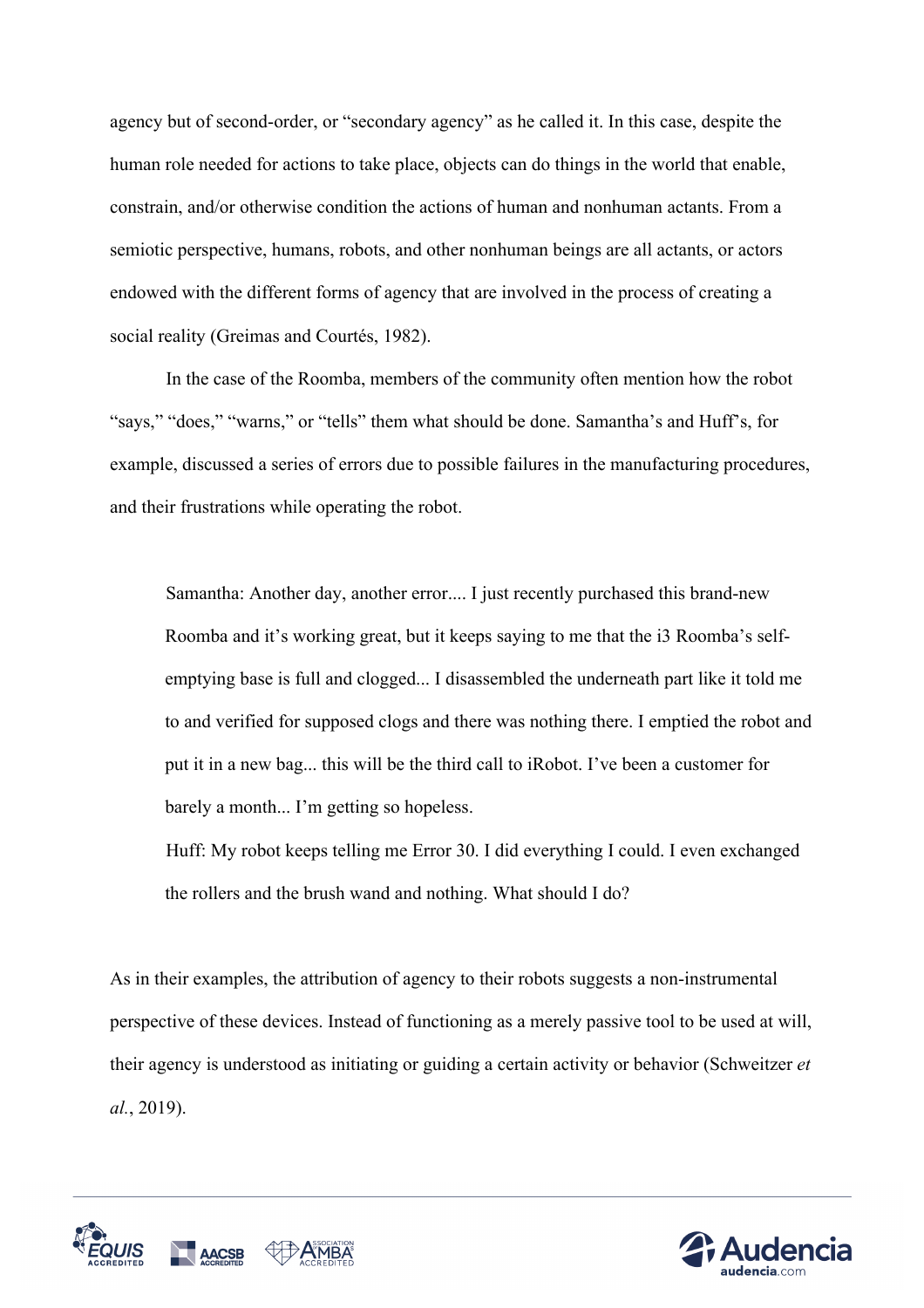If the online brand community is an actant that has an influence on others, this is no different. A networked group of people, as Muñiz and O'Guinn (2001) explained, has an influence over the likes and dislikes of people's experiences of consumption. Taking the online brand community as an actant in a major network, members eventually target the whole community with their posts. Chico and Karla tried to solve their problems by reaching the group as a whole.

Chico: Hi group, I'm purchasing filters for my Roomba e5 on AliExpress, but I'm not sure about the quality. Do you have an opinion on it? Or happen to know some place selling them online so I can buy them for a good price? Thanks Karla: I need the group to troubleshoot something for me. My robot is the S9. After many months of my map gradually getting extra areas, I decided to erase it and start everything from scratch. Now I'm struggling to get the full remapping, because it doesn't go to areas, or it'll get stuck trying to reverse on the rug. I know it will find all areas eventually. But let's try to fix this other issue. When the S9 is failing to reverse, I've learned that if I lift either side just a little bit, it gains traction and moves. What can I do to lift the body? Do other users have this problem? Does anyone have a solution?

In response to questions like those from Chico and Karla, the community sometimes relies on protocols and documents to support further non-dyadic interactions with robots. Chico and Karla then could be considered as a proxy for "the community intervention" on their Roombas. As Muñiz and O'Guinn (2001) argued, sharing rituals and "ways of doing things" is



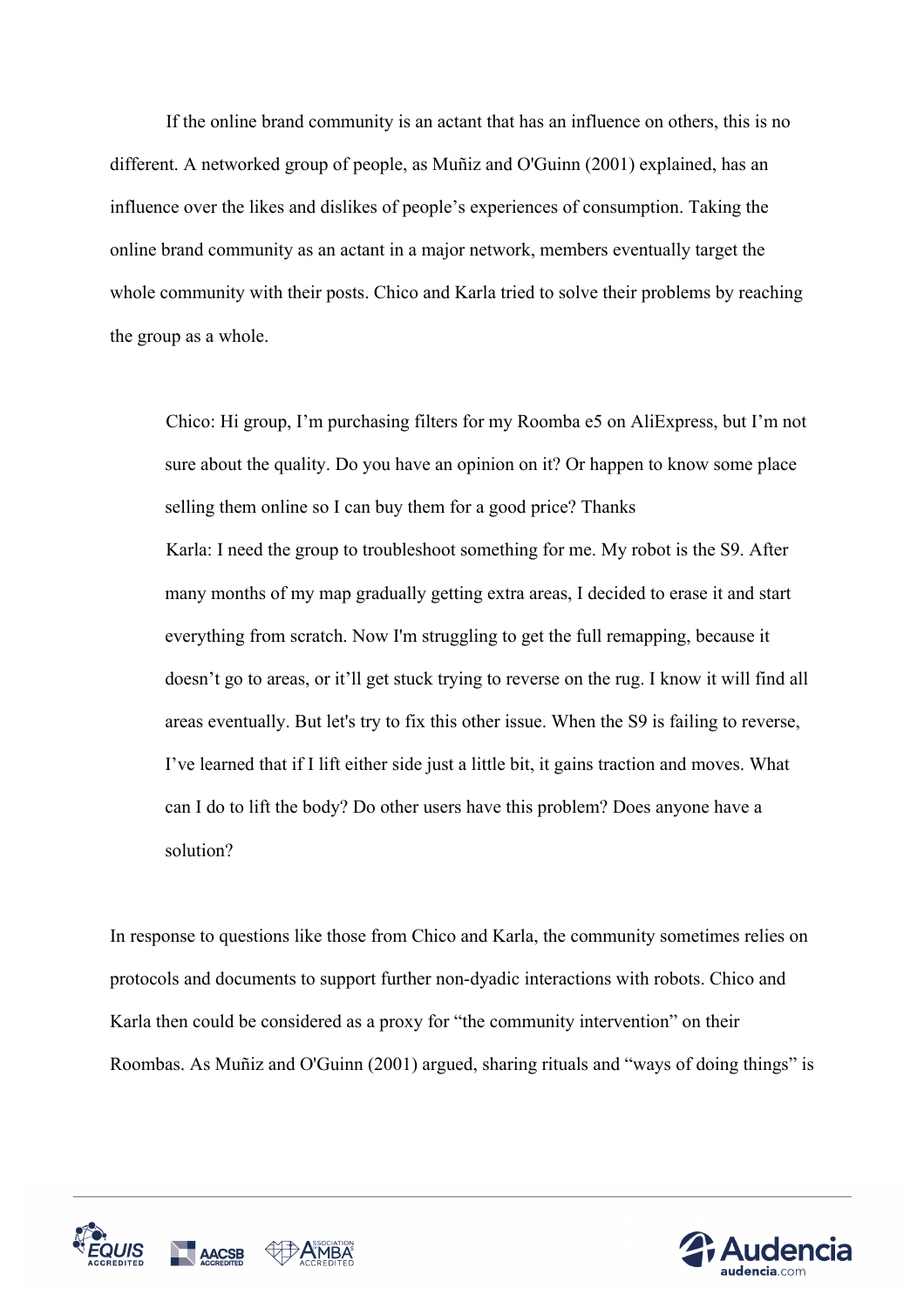an essential part of an online brand community, which certainly has real-life implications, as in the case of Kimberly:

Kimberly: Hi, I've created the iRobot models' chart for the company's official Facebook group, but I'm not affiliated or an employee there. I've noticed the image being shared here and just wanted to make sure that you have the original version. This chart is very precise because it has current models in the US, and a few that have been discontinued in the past few years. My idea is to help consumers select the best model that's best for them. I hope this helps!

Ca: Hello Kimberly. Thank you for this awesome chart. I hope you don't mind that I've shared it in our community in the past.

Robleds: This is the best reference out there. Extremely helpful! Many thanks!

As Robleds suggests, one member's reference can become the reference for the whole community. This chart and its information exemplify that agency, regardless of the intensity of its type, can be found everywhere (Bennett, 2010). Consequently, the typical and dyadic human-robot interaction may be expanded to the community/human-robot interaction. Although the structural dynamics of this online brand community may be mainly shaped by humans (i.e., consumers) and nonhumans (i.e., posts), it is possible to argue that other actants, such as robots, filters, customer support, floors, walls, and so on, are all part of non-dyadic human-robot interactions.

# **Learning experience**



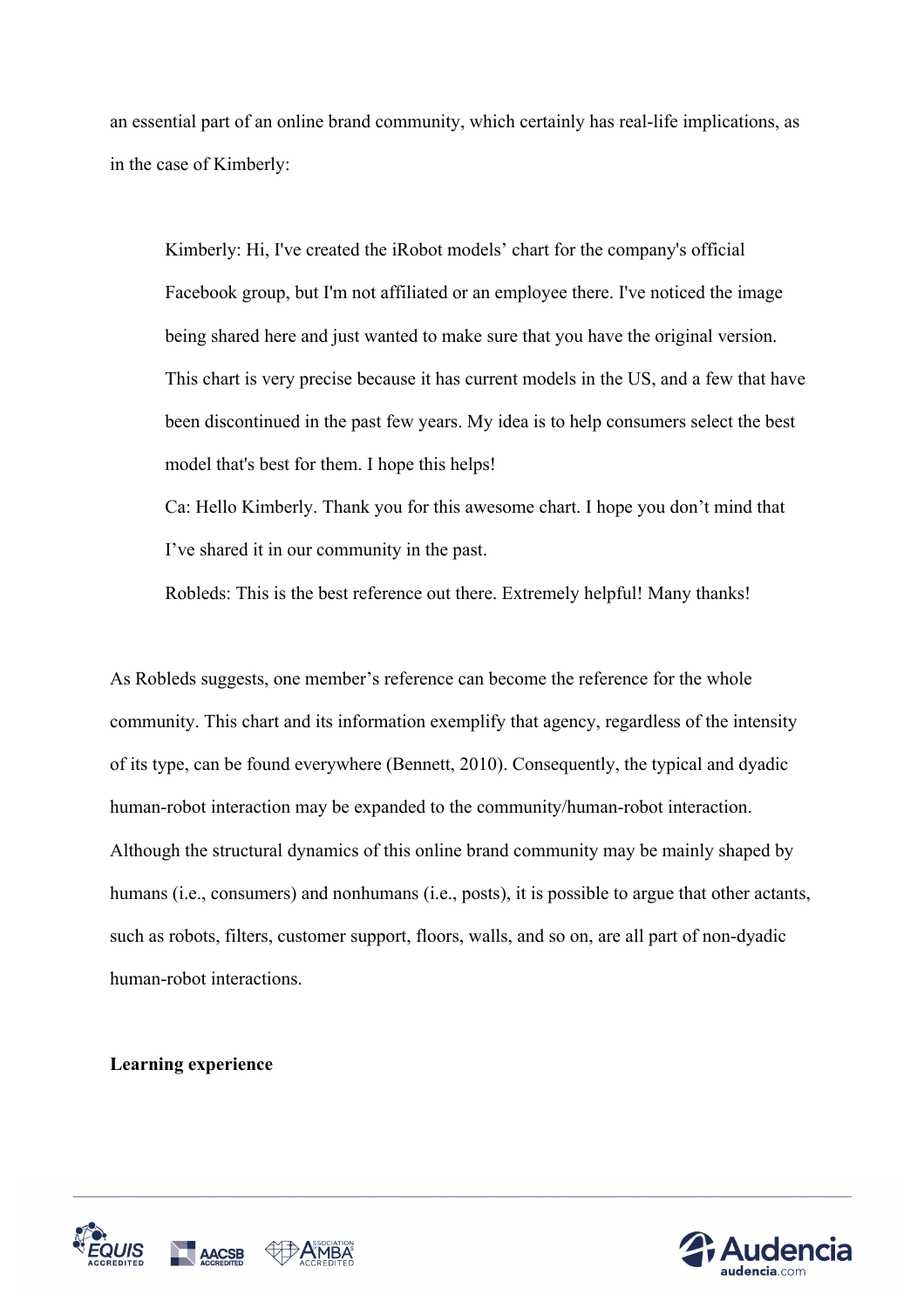A true mark of this online brand community and the consumption experience involving a Roomba is the *learning experience*. This is possibly the main reason for entering a community, remaining in it, and contributing to it. Learning happens here in two ways: consumers learn how to use the product, and robots learn how to clean the environment properly. Gonzalez-Jimenez (2018) explains that both consumers and robots need to learn so that the interaction and its outcomes can be positive, and as is often commented on in this online brand community, this takes time, repetition, adjustment, and certainly patience. For example, on the consumer side, Janice posted:

Hello everyone! I'm new to the group, and I've 80% decided to get the iRobot Roomba S9+ (great, right?!). For those of you who have it, where would be the best place to buy one? I read online that Costco has the best return policy but I'm not a member there, so could someone from the group explain to me if and why Costco is the best place? Another question: is the S9+ worth it? Please, help me as I'm willing to spend a considerable amount of money on it, but the reviews I've been reading make me skeptical. I really wanna love them, but I also need honest feedback from owners. Thank you!

Josh's account goes deeper into her frustration with the learning experience with the robot and with technical issues:

This is the second time trying to train my S9. The first time I've tried it, I tailored it but not 100%, and of course that locks it up. Then, I've spent eight hours in the past two days "training" the robot (with five children at home, three dogs and three cats this is no



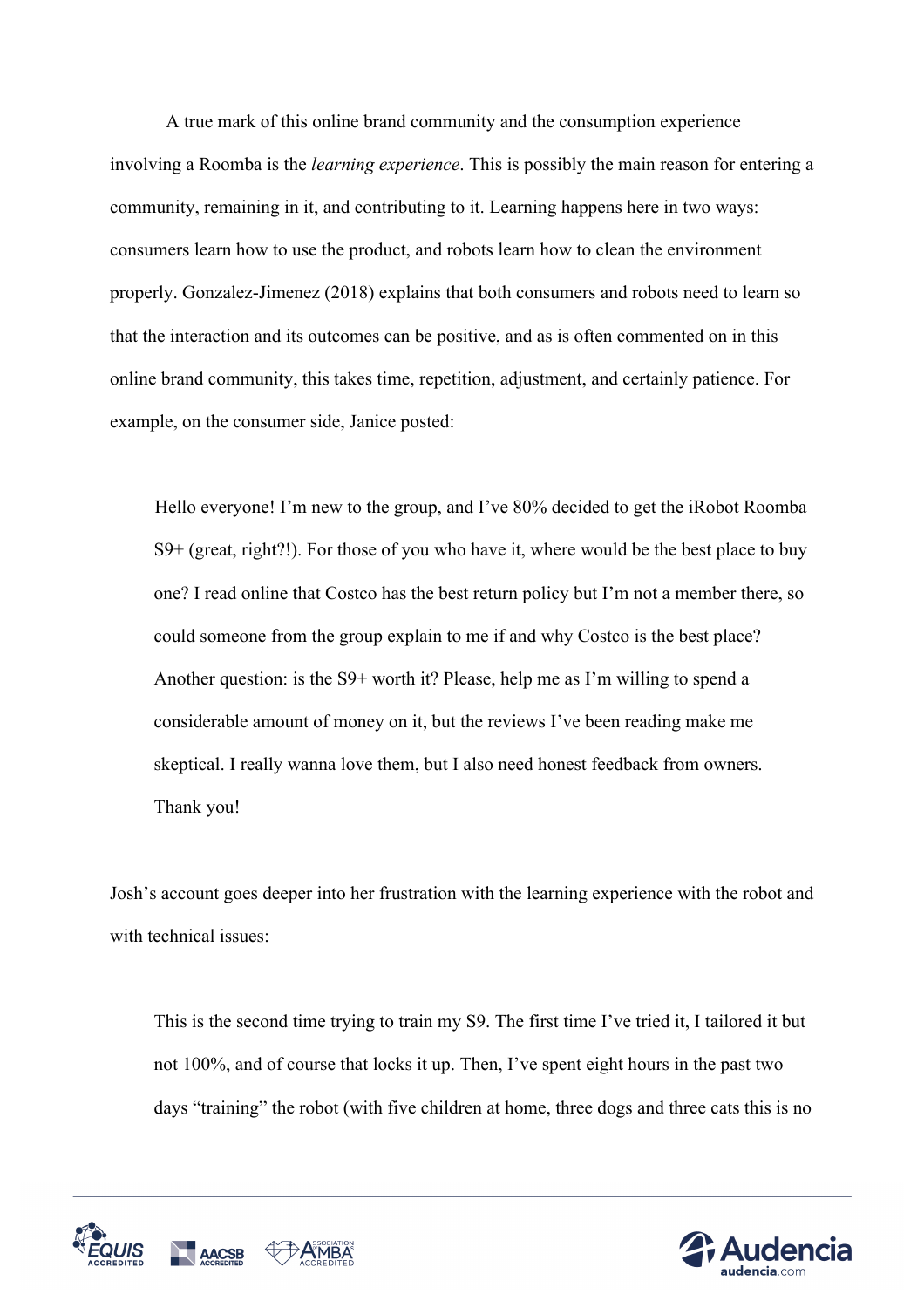small endeavor), and it seems to have finally found all the rooms. But it completely missed a wall that separates my kids' bathroom from my sons'. I'm sending it on another cleaning round, hoping that it'll do everything correctly. To make it faster, I was considering shutting the other doors so it could find the bathroom/wall it missed. I'm worried it will erase areas off the map. Does anyone know if this is right? I called iRobot and they said no it won't block off those rooms once they are on the map. I'm scared of undoing the map! Does anyone know for sure?

On the robot side, narratives about the device's brilliance and how it struggles to perform properly are often attributed to a lack of learning, like Josh's case. In the case of emerging technologies with some level of artificial intelligence, which is the case with the Roomba, they need to learn the map and plan the cleaning task (Das *et al.*, 2021). As Hoffman and Novak (2018) note, it is whether good or bad, this learning process is part of the object experience in the network and is essential for smooth human-robot interactions.

Humans and robots are obvious actants within this context but, as our homes are filled with furniture, plants, and animals, these nonhuman actants also present themselves as influential within a network of relations (Chalmers Thomas, Price and Schau, 2013). One of the major practices found in the online community is the anthropomorphization (Blut *et al.*, 2021), or even the zoomorphization (Healy and Beverland, 2013) of the Roomba. A remarkable but disgusting shared situation is the "Dog Poop Picasso," when the robot does not identify animal feces on the floor and spreads them around the place (see https://youtu.be/ASjLXrbVlMw). Dimitry's struggles illustrate the role of other actants in this human-robot interaction:



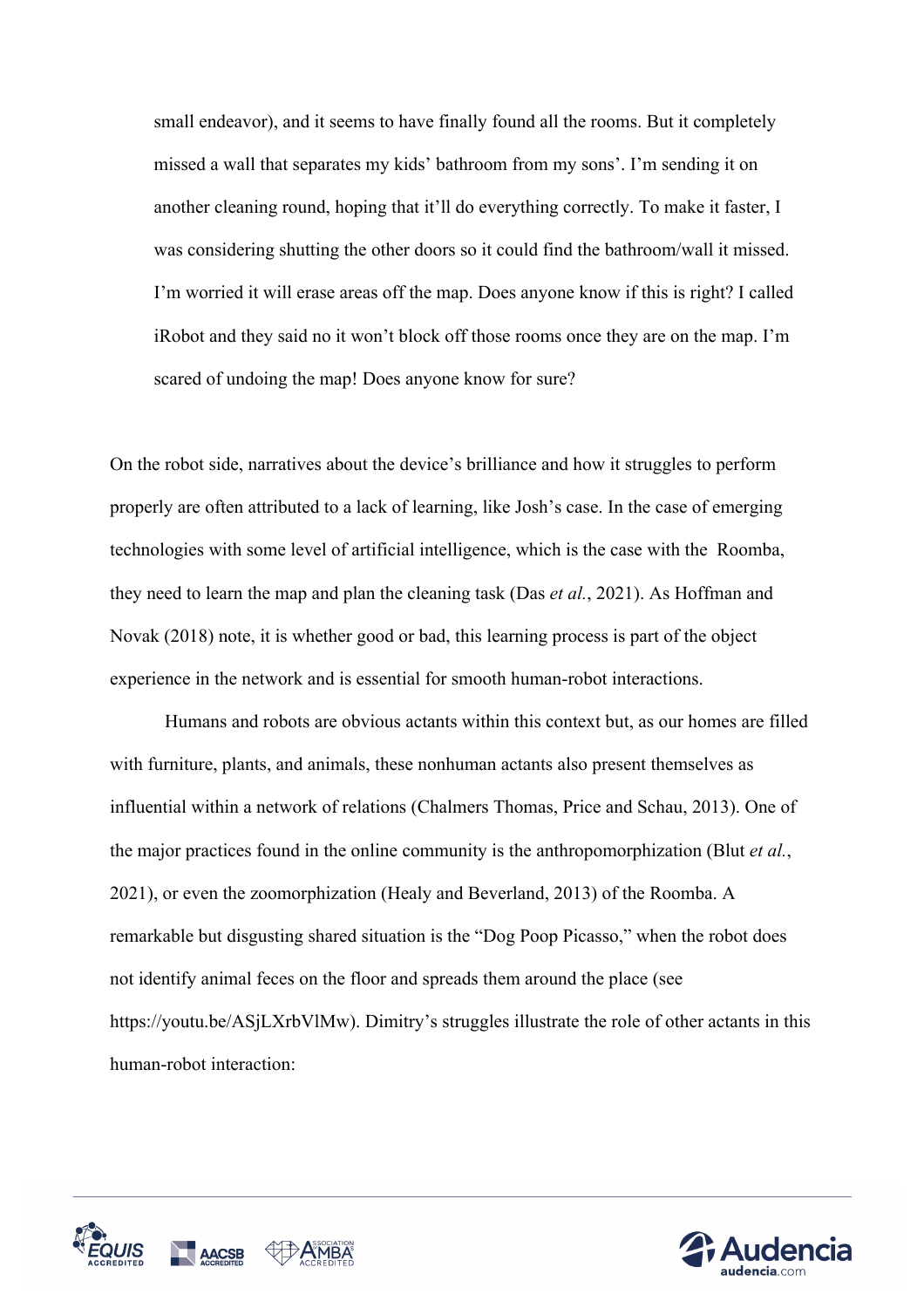Dimitry: My parents' robot 780 "created" the famous "Dog poop Picasso." How should I clean the robot?

Robert: Make sure to have all the sh\*t out of it, otherwise it will smell every time it runs.

Dimitry: I assume you're talking from painful and smelly personal experience? Robert: Unfortunately, yes. I thought the cat had a stomachache or something. It was terrible!

A silver lining here may be new models that detect such an obstacle, as Sandra mentions:

I don't remember the exact model, but I've watched a YouTube video, and one Roomba could detect pets' mess and once it detects it, the robot goes around it. It's too late for you, but I thought I'd mention it anyway, lol

In learning how to interact with the robot, consumers experience and share three processes with the community: remembering, improvising, and imagining. These are even more intertwined between consumers, robots, and the community.

*Remembering, improvising, and imagining*

On the one hand, Roombas, which in a way are anthropomorphized, are blamed for being stupid or dumb because they do not remember tasks and routines. On the other hand, consumers also struggle to remember what to do to get things done, as in the case of Tom and Jack:



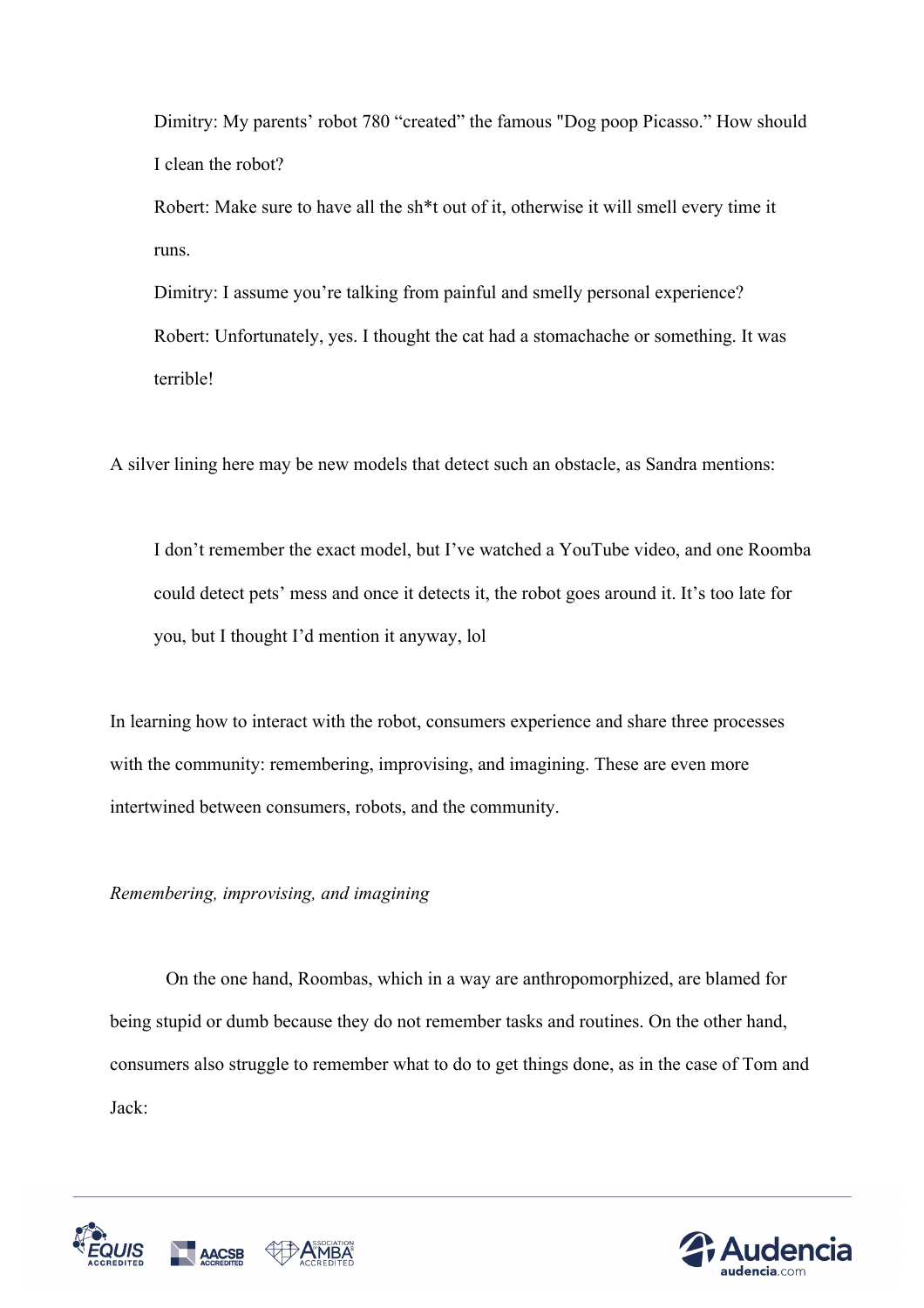Tom: My robot is stupid! Maybe it needs a brain transplant? Is it joking? I sent it home after it went all over the house in no logical way, and it ran into the dishwasher for about 30 times, which is the same appliance it had already hit 30+ times before. Does anybody's really work properly?

Jack: Mine is senior...but (1) You need keep the sensors clean all the time. (2) You must have sufficient lighting, and (3) Your Wi-Fi signal must be good. We had problems at the beginning, but I can't remember exactly what we did, but it was some changes in the router settings.

Because consumers, robots, and other actants all share the same space (e.g., a living room), unpredictable things happen. On this, Landowski (2005) explains that even in cases of chance, actants enter an adjustment mode based on their characteristics, social roles, and affordances. Accordingly, improvisation becomes the guiding dynamic in the socio-technical arrangement, just like in Steve's situation:

My Roomba used to get caught under my TV. So, I was going to order those furniture risers, but they're not cheap. I had some very thick cardboard going spare, so I cut out some squares and put one under each leg. You can't even see the cardboard. It was a good result, and I saved lots of money.

In learning from other members like Steve, Sanja also asked for pictures and instructions on how she might improvise when it was necessary. Contrary to what is expected in interactions with robots, such as predictability and control (Hornecker *et al.*, 2020), consumers are



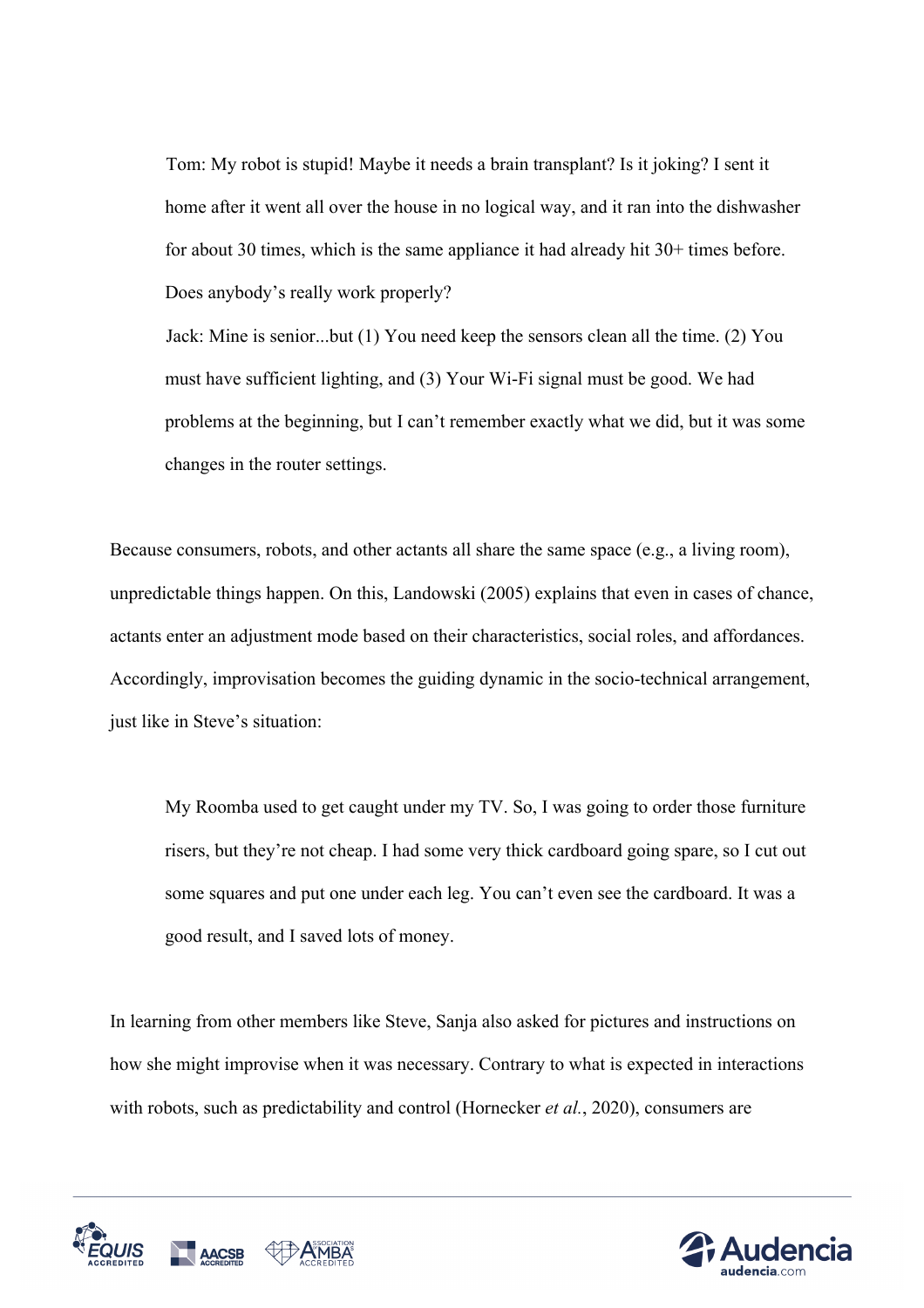sometimes challenged to create their own "workarounds." A ramp in Amanda's kitchen is an example of this:

Amanda: I have long hair and had a very bad experience with different brands of robots. Recently I found the Bravaa Jet M6 and thought it might be a good one—we don't have carpets. We call her Rosie, like in the Jetsons. We let it dry-mop every day and mop only once a week. Only a couple of weeks and I already love it. But it can't go over the large thresholds where we there is laminate. So, to enter the kitchen, we made a ramp out of wood shims glued to a cardboard. We polished and painted it to match our floors and it blends well.

Despite how creative some improvisations like Amanda's are, consumers still hanker after future affordances and the possibilities of new generations of Roomba, like a poop detector, better mapping of the floor, the ability to go up and downstairs, not getting tangled in wires, and other such features. Some are marked by the expression "for future reference." Rains' and Goode's posts are examples of this:

Rains: So, my Roomba (S9+) got stuck. I wasn't home, but my mom went to my house to free it up for me. The app said "locate," but it won't show me where the Roomba was. I pressed "locate" but nothing. I could see it before though. I'm not sure how I got here. So, do you know how to see it on the map (for future reference)? Goode: Hi all! I just wanted to share an experience that might help you in the future. After I had routinely cleaned the unit (Roomba i8), there was an Error 68 code showing, which is a camera hardware issue. After multiple restarts, I decided to send it



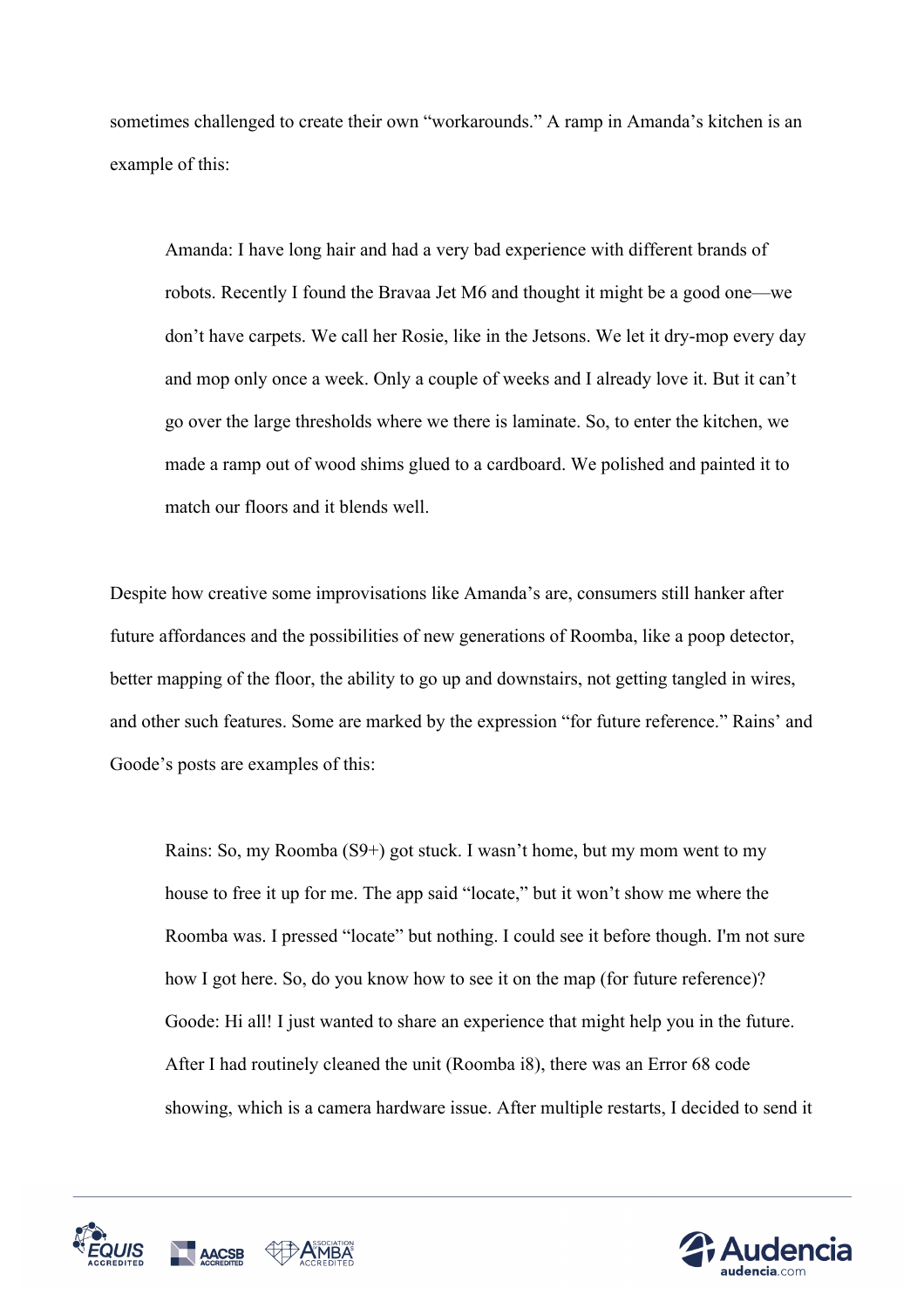in for a service, or return it. Cut to about 5 hours later and I performed a factory reset, and just to make sure everything was "fine," sure enough it worked like clockwork! So, if you have this problem, give the factory reset a shot.

To an extent, Rains, Goode, and other Roomba consumers rely on the community to shape their future interactions with their robots based on imaginative situations. Pink (2021) explains that such an exercise in imagination is essential for developing trust and positive feelings towards emerging technologies, like consumer robots.

### **Discussion**

Drawing on the literature on HRI and an online brand community, in this paper we have investigated non-dyadic HRI. Unlike existing work in marketing and consumer research, we show that dyadic portrayals of HRI can be expanded to consider other actants that are relevant to the consumption experiences of consumer robots. Not only humans but also nonhumans, such as an online brand community (e.g., iRobot - Roomba), have a meaningful role to play in shaping the interactions between humans and robots. In this vein, in answering our research questions on the structural elements of HRI and the way consumers experience them, we show that different actants exert agency in different ways, at different times, and with different socio-technical arrangements. This happens and is based on an ongoing process of collective and individual learning that is sustained by the sub-processes of remembering, improvising, and imagining.

In this vein, the main theoretical contribution of our study relates to the conceptualization of HRI as a non-dyadic phenomenon. As found in extant research (e.g.,



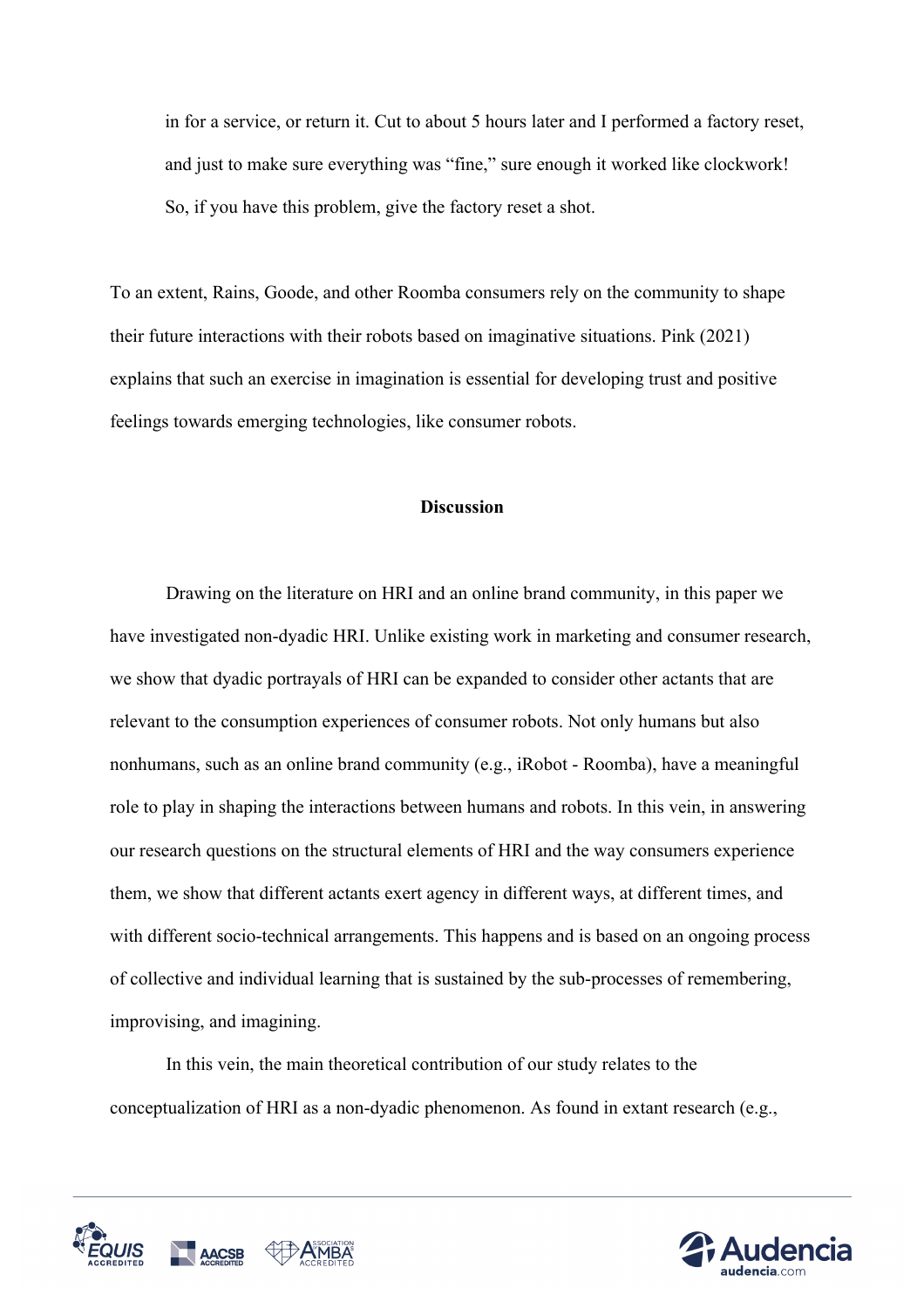Kim, So and Wirtz, 2022), HRI is conceptualized as a rational and transactional encounter between two entities (i.e., a human and a robot). However, as depicted in our data, different socio-technical arrangements enable different forms of interaction. As such, the present study moves theoretical debates on HRI from the individual level grounded in a purely psychological approach (see Blaurock *et al.*, 2022) to a more collective and sociocultural approach. Accordingly, the role of robots and what they can do in shaping interactions gain nuances that are worth inquiry. Currently, research on robots' agency is linked to responsibility and morality (Jacobs, Gazzaz and Kingstone, 2021; Henkel *et al.*, 2020). In many cases, these machines are equipped with sensors and cameras that can collect audio and video. Private moments, secret conversations, and the location of beloved ones are all capable of being captured, stored, analyzed, and used by the system so it can learn how to perform tasks better (Puntoni *et al.*, 2021). A problem that arises in this scenario is the responsibility that the manufacturer, robot, or consumer would have to face in the event of an accident or an undesired outcome (Gill, 2020). As we have seen in this research, since agency is distributed throughout the network, who is to blame? If the robot acts on its own, should it be punished? On what grounds (Gunkel, 2018)? Future research can explore the extent to which responsibility and morality can be conceptualized from a structural perspective (van der Wagen and Pieters, 2018) and how the shared morality of humans can be integrated into consumer robots (Zhu *et al.*, 2020).

As for the managerial implication, in alignment with some quotes previously shown, Hoyer *et al.* (2020) show that HRI has an emotional component linked to the anthropomorphization of a robot. In some cases, it is expected that robots will become true human companions, and increasingly perform human-like tasks. Technology, however, is closely tied to ideological discourses (Kozinets, 2008), which may backfire in the case of the



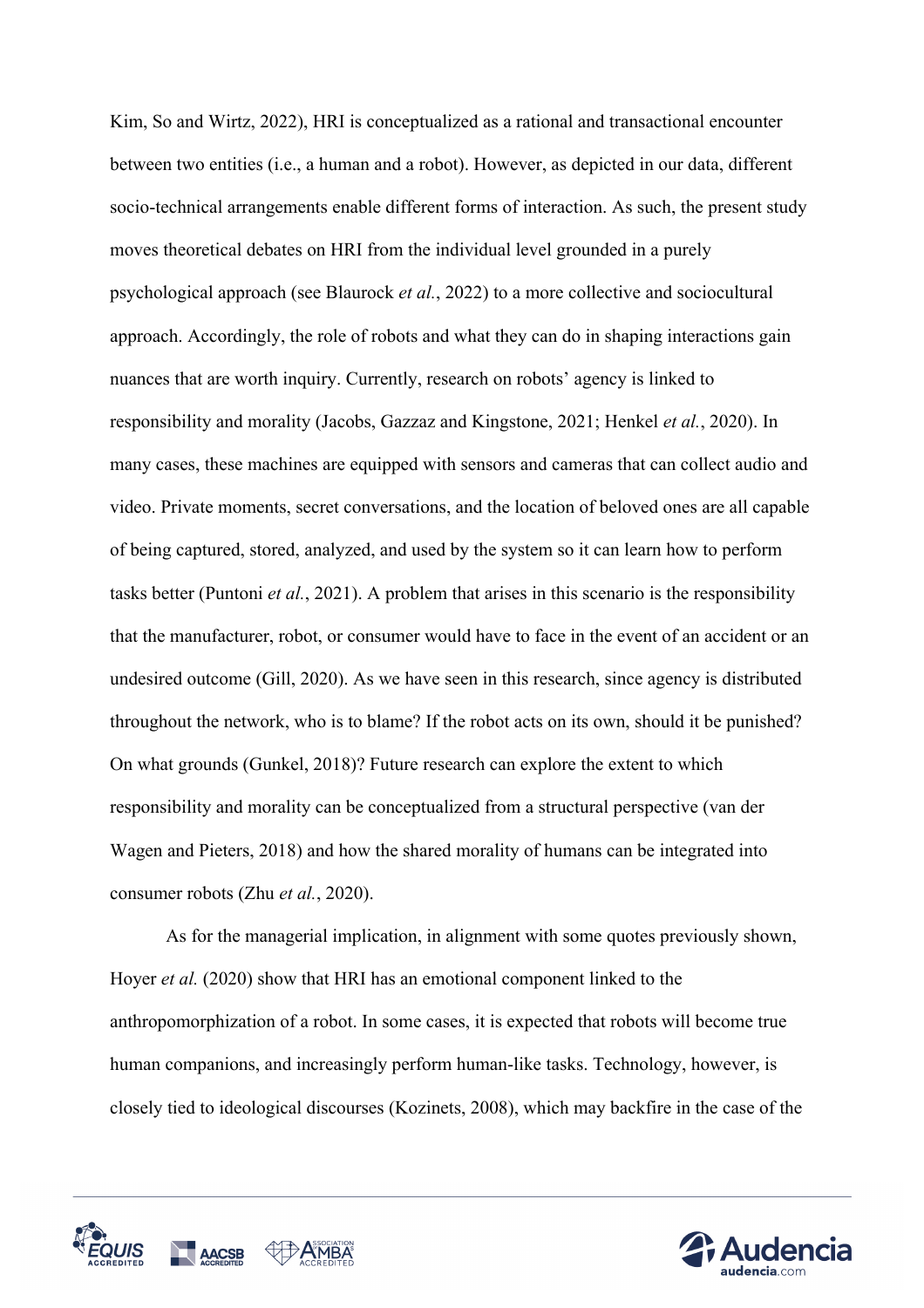"super humanization" of the robot. As Belk (2022) notes, the "too human," the uncanny valley (Mori, 1970) is of great concern when it comes to consumer robots, since their likeness to humans can shift the consumer response from empathy to revulsion. As we have seen in this study, some Roomba owners have given their robots names, as they do their pets or children, and have apparently treated them likewise. Marketing managers, therefore, should consider the role of these consumer robots in the life of consumers (e.g., servants, companions, "pets") and their influence on consumption experiences (Pak, de Visser and Rovira, 2020). Concerning the latter, Schau and Akaka (2020) mention that emerging technologies, such as consumer robots, have a key role to play in shaping meaningful consumption journeys. Therefore, it is important for managers to consider, when possible, the context in which interaction with a robot might take place, be they a house, an office, or even public settings.

#### **Conclusion**

Interactions between consumers and their robots have a myriad of socio-technical arrangements that will have a tremendous impact on the consumer experience, and this offers several avenues for future research. Certainly, quite apart from robotic vacuum cleaners, the virtual assistants, chatbots, artificial, virtual, and mixed reality devices that are being gradually incorporated into consumers' daily activities will make research even more challenging, but ever more necessary. It is true that using robots is a convenience (Kaliyamurthy and Schau, 2019), they can increase our sense of self (Belk, 2016), and they may even improve and facilitate our fast-paced lives (Gretzel and Murphy, 2019). One last thought that is of the utmost importance concerns the downside of consumer robots. Both



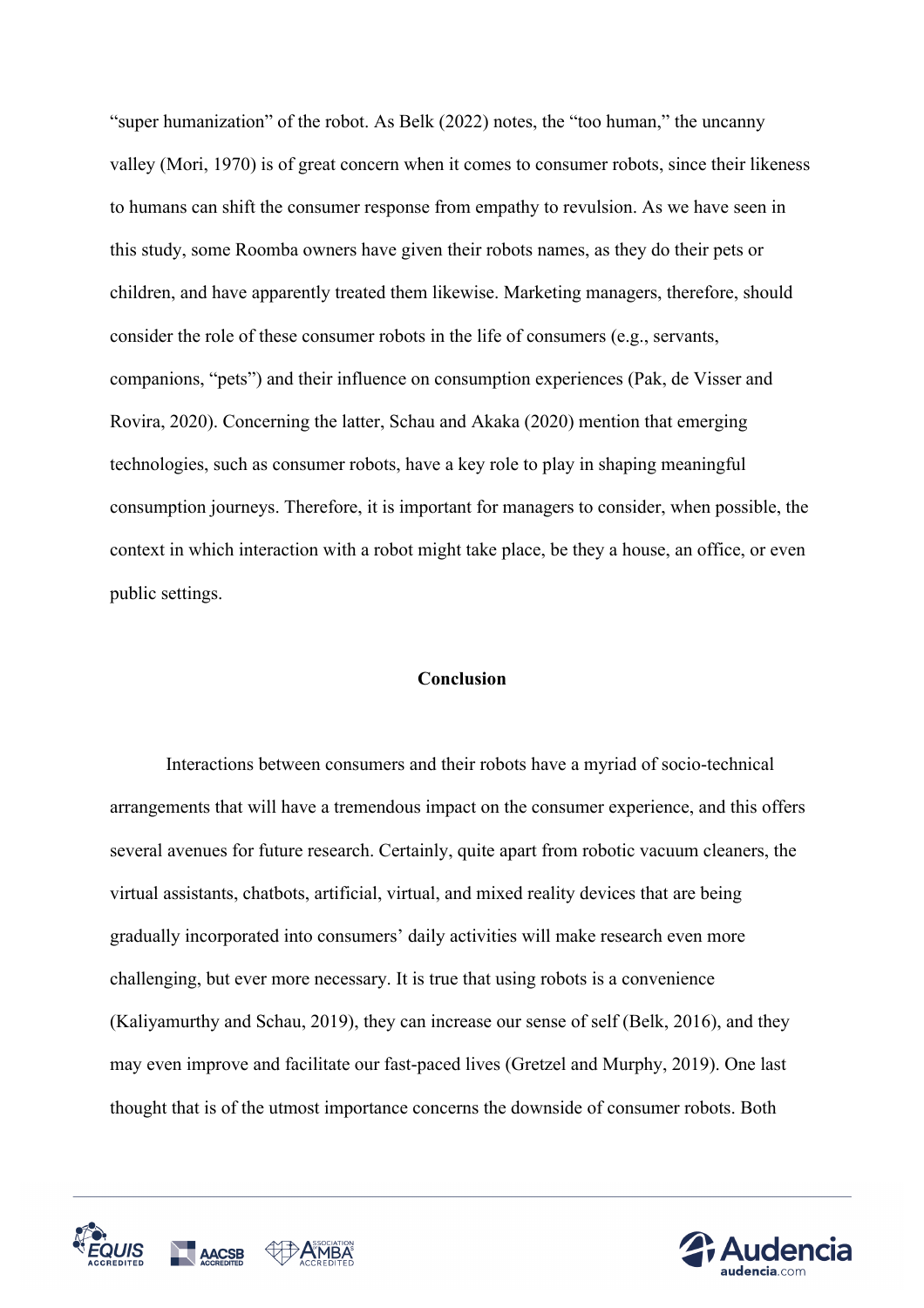researchers and managers must be aware of the dangers of an overreliance on these technologies and becoming addicted to them. They must also guard against any eventual dehumanization caused by the possibility of substituting humans for robots in specific contexts (Xiao and Kumar, 2019). Thus, it is important for future research to address the possible dark side of consumer robots and provide a comprehensive assessment of how emerging technologies will transform consumer interactions with robots and overall consumption experiences.

#### **References**

- Arnould, E., Crockett, D. and Eckhardt, G. (2021) 'Informing marketing theory through consumer culture theoretics'. *AMS Review,* 11 (1-2), pp. 1-8.
- Arnould, E.J. and Thompson, C.J. (2005) 'Consumer Culture Theory (CCT): Twenty Years of Research'. *Journal of Consumer Research,* 31 (4), pp. 868-882.
- Arvidsson, A. and Caliandro, A. (2016) 'Brand Public'. *Journal of Consumer Research,* 42 (5), pp. 727-748.
- Bartneck, C., Belpaeme, T., Eyssel, F., Kanda, T., Keijsers, M. and Šabanović, S. (2020) *Human-Robot Interaction: An Introduction.* Cambridge: Cambridge University Press.
- Belk, R.W. (2015) 'Object Agency and the Extended Object'. *In:* Wen Wan, E. and Hang, M., eds. *Asia-Pacific Advances in Consumer Research,* 2015 Duluth, MN. Association for Consumer Research, pp.21-23.
- Belk, R.W. (2016) 'Understanding the robot: Comments on Goudey and Bonnin (2016)'. *Recherche et Applications en Marketing,* 31 (4), pp. 83-90.



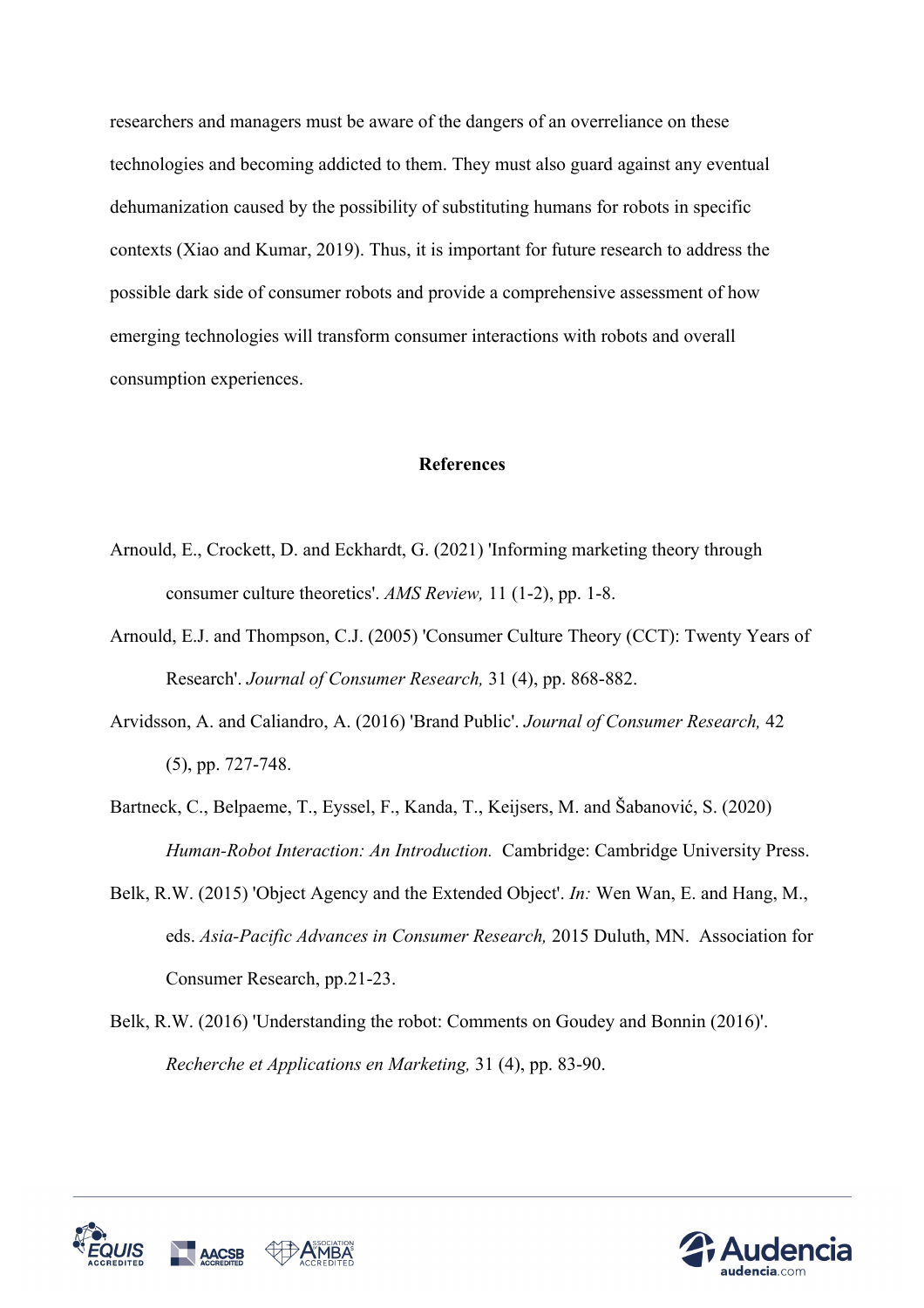- Belk, R.W. (2020) 'Ethical issues in service robotics and artificial intelligence'. *The Service Industries Journal,* 41 (13-14), pp. 860-876.
- Belk, R.W. (2022) 'Artificial Emotions and Love and Sex Doll Service Workers'. *Journal of Service Research,* https://doi.org/10.1177/10946705211063692.
- Belk, R.W., Fischer, E. and Kozinets, R.V. (2013) *Qualitative Consumer and Marketing Research.* London: SAGE Publications Ltd.
- Belk, R.W. and Sobh, R. (2019) 'No assemblage required: On pursuing original consumer culture theory'. *Marketing Theory,* 19 (4), pp. 489-507.
- Belk, R.W., Weijo, H. and Kozinets, R.V. (2021) 'Enchantment and perpetual desire: Theorizing disenchanted enchantment and technology adoption'. *Marketing Theory,* 21 (1), pp. 25-52.
- Bennett, J. (2010) *Vibrant matter: a political ecology of things.* Durham, NC: Duke University Press.
- Blaurock, M., Čaić, M., Okan, M. and Henkel, A.P. (2022) 'A transdisciplinary review and framework of consumer interactions with embodied social robots: Design, delegate, and deploy'. *International Journal of Consumer Studies,* 10.1111/ijcs.12808.
- Blut, M., Wang, C., Wünderlich, N.V. and Brock, C. (2021) 'Understanding anthropomorphism in service provision: a meta-analysis of physical robots, chatbots, and other AI'. *Journal of the Academy of Marketing Science,* 49 (4), pp. 632-658.
- Chalmers Thomas, T., Price, L.L. and Schau, H. (2013) 'When Differences Unite: Resource Dependence in Heterogeneous Consumption Communities'. *Journal of Consumer Research,* 39 (5), pp. 1010-1033.
- Charitsis, V., Yngfalk, A.F. and Skålén, P. (2019) ''Made to run': Biopolitical marketing and the making of the self-quantified runner'. *Marketing Theory,* 19 (3), pp. 347-366.



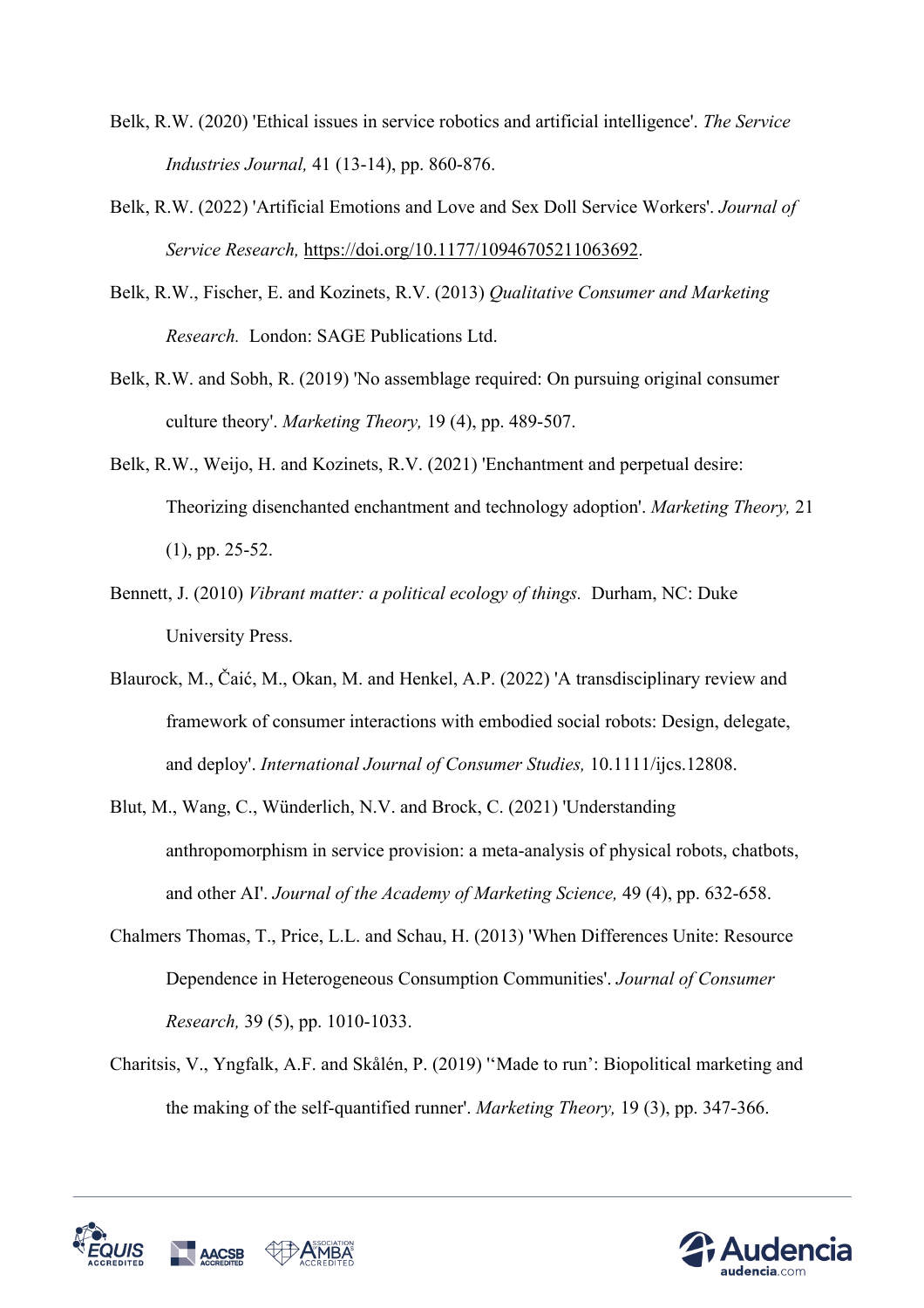- Cova, B., Barès, F. and Nemani, A. (2021) 'Creating a brand community at the bottom of the pyramid: the case of a Cameroonian music platform'. *Journal of Marketing Management,* 37 (9-10), pp. 887-913.
- Das, S., Das, I., Shaw, R.N. and Ghosh, A. (2021) 'Advance machine learning and artificial intelligence applications in service robot*'*. *Artificial Intelligence for Future Generation Robotics.* Amsterdam: Elsevier, pp. 83-91.
- de Bellis, E. and Venkataramani Johar, G. (2020) 'Autonomous Shopping Systems: Identifying and Overcoming Barriers to Consumer Adoption'. *Journal of Retailing,* 96 (1), pp. 74-87.
- de Graaf, M.M.A., Allouch, S.B. and Klamer, T. (2015) 'Sharing a life with Harvey: Exploring the acceptance of and relationship-building with a social robot'. *Computers in Human Behavior,* 43 1-14.
- Delgosha, M.S. and Hajiheydari, N. (2021) 'How human users engage with consumer robots? A dual model of psychological ownership and trust to explain post-adoption behaviours'. *Computers in Human Behavior,* 117.
- Denzin, N.K. and Lincoln, Y.S. (2018) *The SAGE Handbook of Qualitative Research.*  Thousand Oaks: SAGE Publications.
- Dessart, L., Veloutsou, C. and Morgan-Thomas, A. (2020) 'Brand negativity: a relational perspective on anti-brand community participation'. *European Journal of Marketing,* 54 (7), pp. 1761-1785.
- DuFault, B.L. and Schouten, J.W. (2020) 'Self-quantification and the datapreneurial consumer identity'. *Consumption Markets & Culture,* 23 (3), pp. 290-316.
- Esfahani, M. and Reynolds, N. (2021) 'Impact of consumer innovativeness on really new product adoption'. *Marketing Intelligence & Planning,* 39 (4), pp. 589-612.



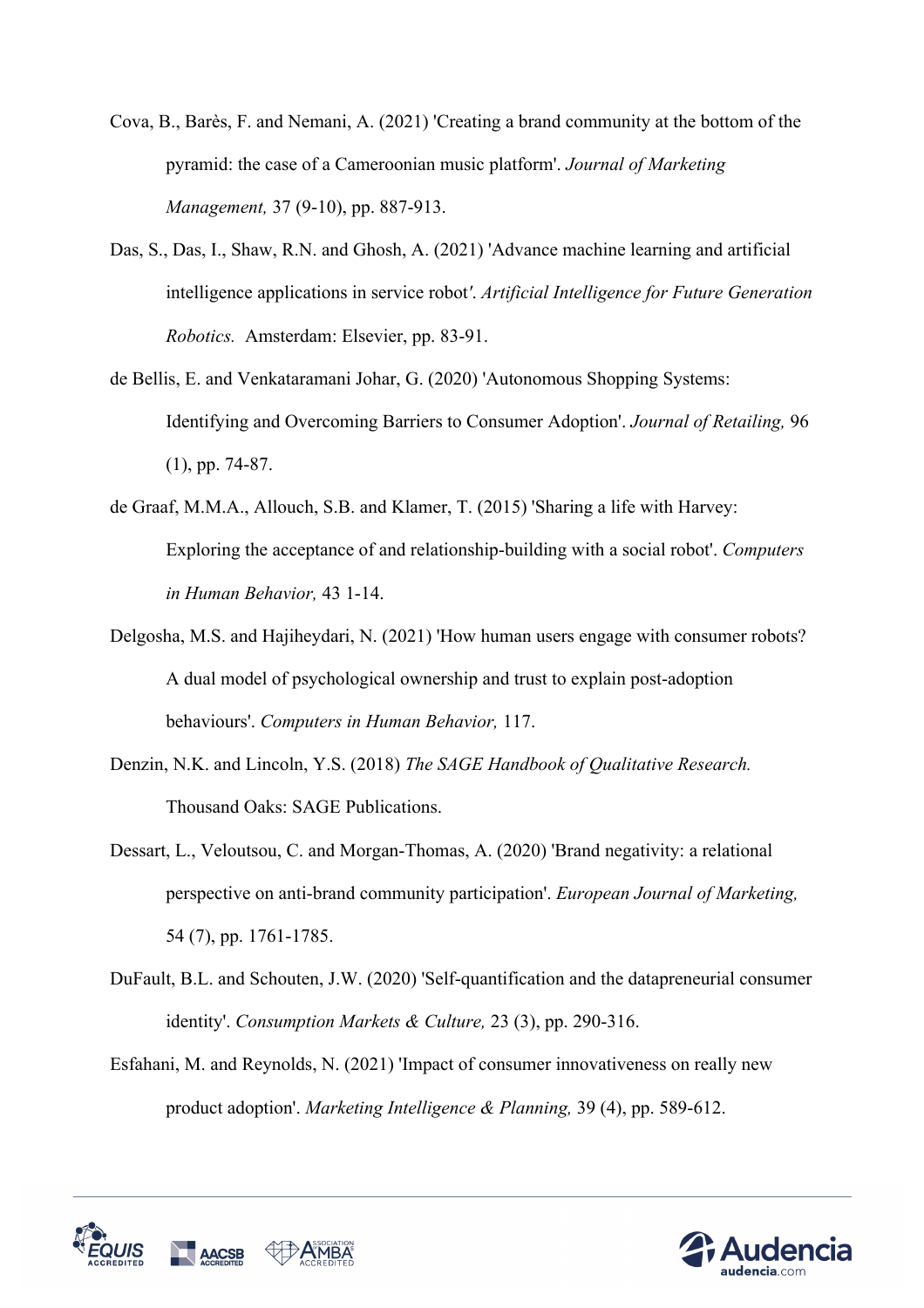Fischer, E. and Guzel, G. (2022) 'The Case for Qualitative Research'. *Journal of Consumer Psychology,* https://doi.org/10.1002/jcpy.1300.

FutureCIO (2021) *COVID-19 fuels spending on consumer robotics in the home.* Available at: https://futurecio.tech/covid-19-fuels-spending-on-consumer-robotics-in-the-home/ (Accessed: November 24).

Gell, A. (1998) *Art and Agency: An Anthropological Theory.* Oxford: Clarendon Press.

- Geraci, R. (2012) *Apocalyptic AI : visions of heaven in robotics, artifi cial intelligence, and virtual reality.* New York: Oxford University Press.
- Ghafurian, M., Ellard, C. and Dautenhahn, K. (2021) 'Social Companion Robots to Reduce Isolation: A Perception Change Due to COVID-19'. *Human-Computer Interaction – INTERACT 2021.* Cham: Springer.
- Gill, T. (2020) 'Blame It on the Self-Driving Car: How Autonomous Vehicles Can Alter Consumer Morality'. *Journal of Consumer Research,* 47 (2), pp. 272-291.
- Glaser, B.G. and Strauss, A.L. (1970) 'Theoretical Sampling*'*. In*:* Denzin, N.K. (ed.) *Sociological Methods.* London: Routledge, pp. 105-114.
- Glaser, B.G. and Strauss, A.L. (1999) *The discovery of grounded theory: Strategies for qualitative research.* New York: Routledge.
- Gonzalez-Jimenez, H. (2018) 'Taking the fiction out of science fiction: (Self-aware) robots and what they mean for society, retailers and marketers'. *Futures,* 98 49-56.
- Greimas, A.J. and Courtés, J. (1982) *Semiotics and Language, an Analytical Dictionary.*  Bloomington, IN: Indiana University Press.
- Gretzel, U. and Murphy, J. (2019) 'Making Sense of Robots: Consumer Discourse on Robots in Tourism and Hospitality Service Settings*'*. In*:* Ivanov, S. and Webster, C. (eds.)



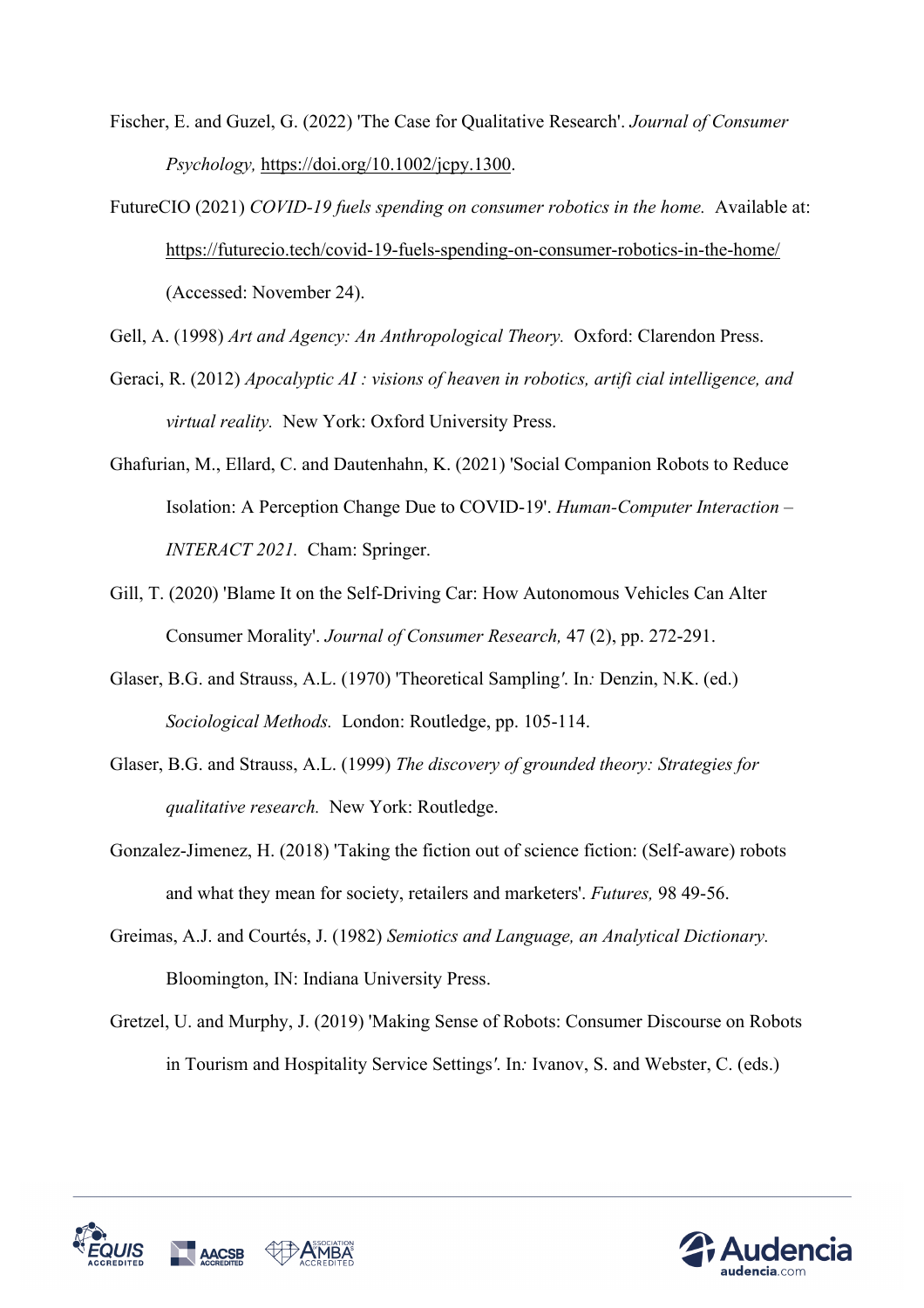*Robots, Artificial Intelligence, and Service Automation in Travel, Tourism and Hospitality.* Bingley: Emerald Publishing Limited, pp. 93-104.

Grewal, D., Kroschke, M., Mende, M., Roggeveen, A.L. and Scott, M.L. (2020) 'Frontline Cyborgs at Your Service: How Human Enhancement Technologies Affect Customer Experiences in Retail, Sales, and Service Settings'. *Journal of Interactive Marketing,* 51 (August), pp. 9-25.

Gunkel, D. (2018) *Robot Rights.* Cambridge: MIT Press.

- Healy, M.J. and Beverland, M.B. (2013) 'Unleashing the animal within: Exploring consumers' zoomorphic identity motives'. *Journal of Marketing Management,* 29 (1- 2), pp. 225-248.
- Henkel, A.P., Čaić, M., Blaurock, M. and Okan, M. (2020) 'Robotic transformative service research: deploying social robots for consumer well-being during COVID-19 and beyond'. *Journal of Service Management,* 31 (6), pp. 1131-1148.
- Hoffman, D.L. and Novak, T.P. (2018) 'Consumer and object experience in the internet of things: An assemblage theory approach'. *Journal of Consumer Research,* 44 (6), pp. 1178-1204.
- Holbrook, M.B. (2005) 'Customer value and autoethnography: Subjective personal introspection and the meanings of a photograph collection'. *Journal of Business Research,* 58 (1 SPEC.ISS), pp. 45-61.
- Hornecker, E., Bischof, A., Graf, P., Franzkowiak, L. and Krüger, N. (2020) 'The Interactive Enactment of Care Technologies and its Implications for Human-Robot-Interaction in Care'. *Proceedings of the 11th Nordic Conference on Human-Computer Interaction: Shaping Experiences, Shaping Society.*



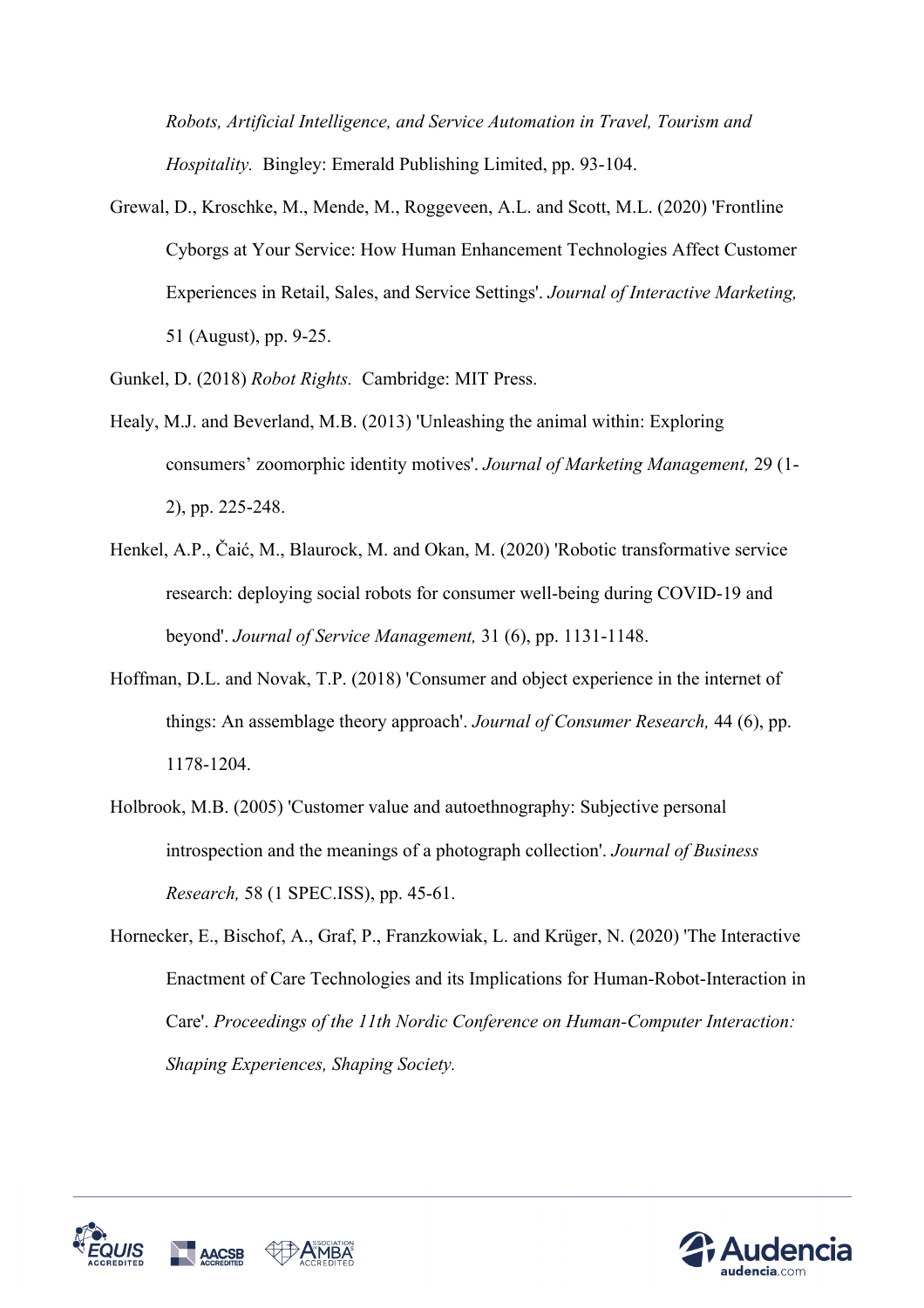- Hoyer, W.D., Kroschke, M., Schmitt, B., Kraume, K. and Shankar, V. (2020) 'Transforming the Customer Experience Through New Technologies'. *Journal of Interactive Marketing,* 51 (August), pp. 57-71.
- Huang, M.H. and Rust, R.T. (2021) 'Engaged to a Robot? The Role of AI in Service'. *Journal of Service Research,* 24 (1), pp. 30-41.

Ingold, T. (2000) *The Perception of the Environment.* London: Routledge.

- Ingold, T. (2008) 'Material Agency'. *Material Agency,* 10.1007/978-0-387-74711-8 209-215.
- Jacobs, O.L., Gazzaz, K. and Kingstone, A. (2021) 'Mind the Robot! Variation in Attributions of Mind to a Wide Set of Real and Fictional Robots'. *International Journal of Social Robotics,* 10.1007/s12369-021-00807-4.
- Janiszewski, C. and van Osselaer, S.M.J. (2021) 'Abductive Theory Construction'. *Journal of Consumer Psychology,* 32 (1), pp. 175-193.
- Kaliyamurthy, A.K. and Schau, H.J. (2019) 'Promise and Perils for Agency in Technology Augmentation'. *In:* Bagchi, R., Block, L. and Lee, L., eds. *NA - Advances in Consumer Research Volume 47,* 2019 Duluth. Association for Consumer Research, pp.249-253.
- Kang, J., Diao, Z. and Zanini, M.T. (2020) 'Business-to-business marketing responses to COVID-19 crisis: a business process perspective'. *Marketing Intelligence & Planning,* 39 (3), pp. 454-468.
- Kim, H., So, K.K.F. and Wirtz, J. (2022) 'Service robots: Applying social exchange theory to better understand human–robot interactions'. *Tourism Management,* https://doi.org/10.1016/j.tourman.2022.104537.
- Kim, S.Y., Schmitt, B.H. and Thalmann, N.M. (2019) 'Eliza in the uncanny valley: anthropomorphizing consumer robots increases their perceived warmth but decreases liking'. *Marketing Letters,* 30 (1), pp. 1-12.



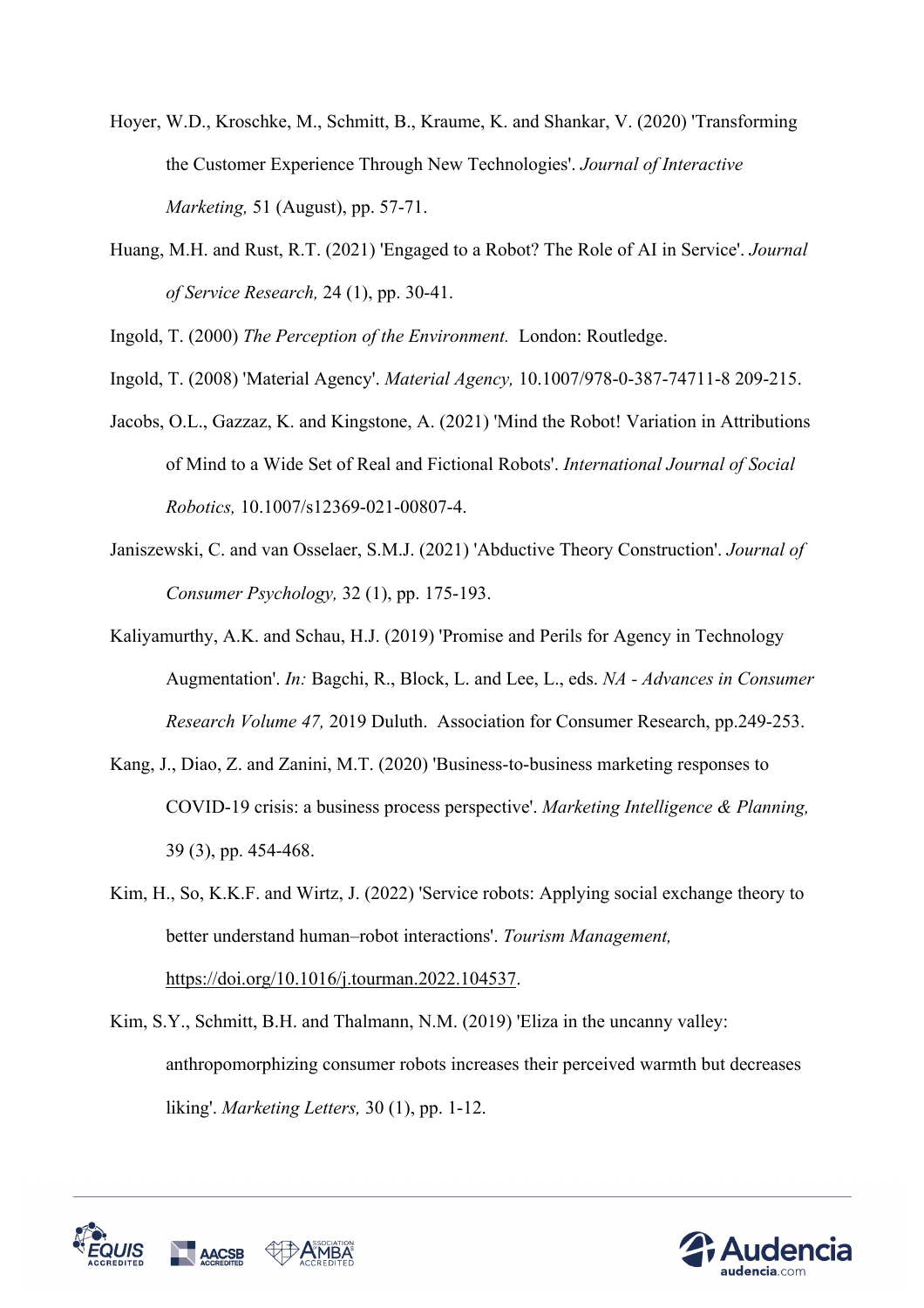- Kozinets, R.V. (2008) 'Technology/Ideology: How Ideological Fields Influence Consumers' Technology Narratives'. *Journal of Consumer Research,* 34 (6), pp. 865-881.
- Kozinets, R.V. (2020) *Netnography: The Essential Guide to Qualitative Social Media Research.* 3rd edn. London: SAGE Publications Ltd.
- Kozinets, R.V., Ferreira, D.A. and Chimenti, P. (2021) 'How Do Platforms Empower Consumers? Insights from the Affordances and Constraints of Reclame Aqui'. *Journal of Consumer Research,* 48 428-456.

Landowski, E. (2005) *Les interactions risquées.* Limoges: Pulim.

- Latour, B. (2005) *Reassembling the Social: An Introduction to Actor-Network-Theory.*  Oxford: Oxford University Press.
- Letheren, K., Jetten, J., Roberts, J. and Donovan, J. (2021) 'Robots should be seen and not heard…sometimes: Anthropomorphism and AI service robot interactions'. *Psychology & Marketing,* 10.1002/mar.21575.
- Lima, V.M., Irigaray, H.A.R. and Lourenco, C. (2019) 'Consumer engagement on social media: insights from a virtual brand community'. *Qualitative Market Research: An International Journal,* 22 (1), pp. 14-32.
- Löffler, D., Hurtienne, J. and Nord, I. (2019) 'Blessing Robot BlessU2: A Discursive Design Study to Understand the Implications of Social Robots in Religious Contexts'. *International Journal of Social Robotics,* 13 (4), pp. 569-586.

Mahaney, B. (2021) *iRobot Sales Surge 43% Fueled By Roomba Vacuum Online Sales.*  Available at: https://finance.yahoo.com/news/irobot-sales-surge-43-fueled-070711612.html?guccounter=1&guce\_referrer=aHR0cHM6Ly93d3cuZ29vZ2xlLmN vbS8&guce\_referrer\_sig=AQAAAHnx0m8-LfAHHAFf8QdgwInHrHR72gXOlJ0EIfKBCQZF0bSgEg3oLSp4jDjl0N2PAEnBgKt



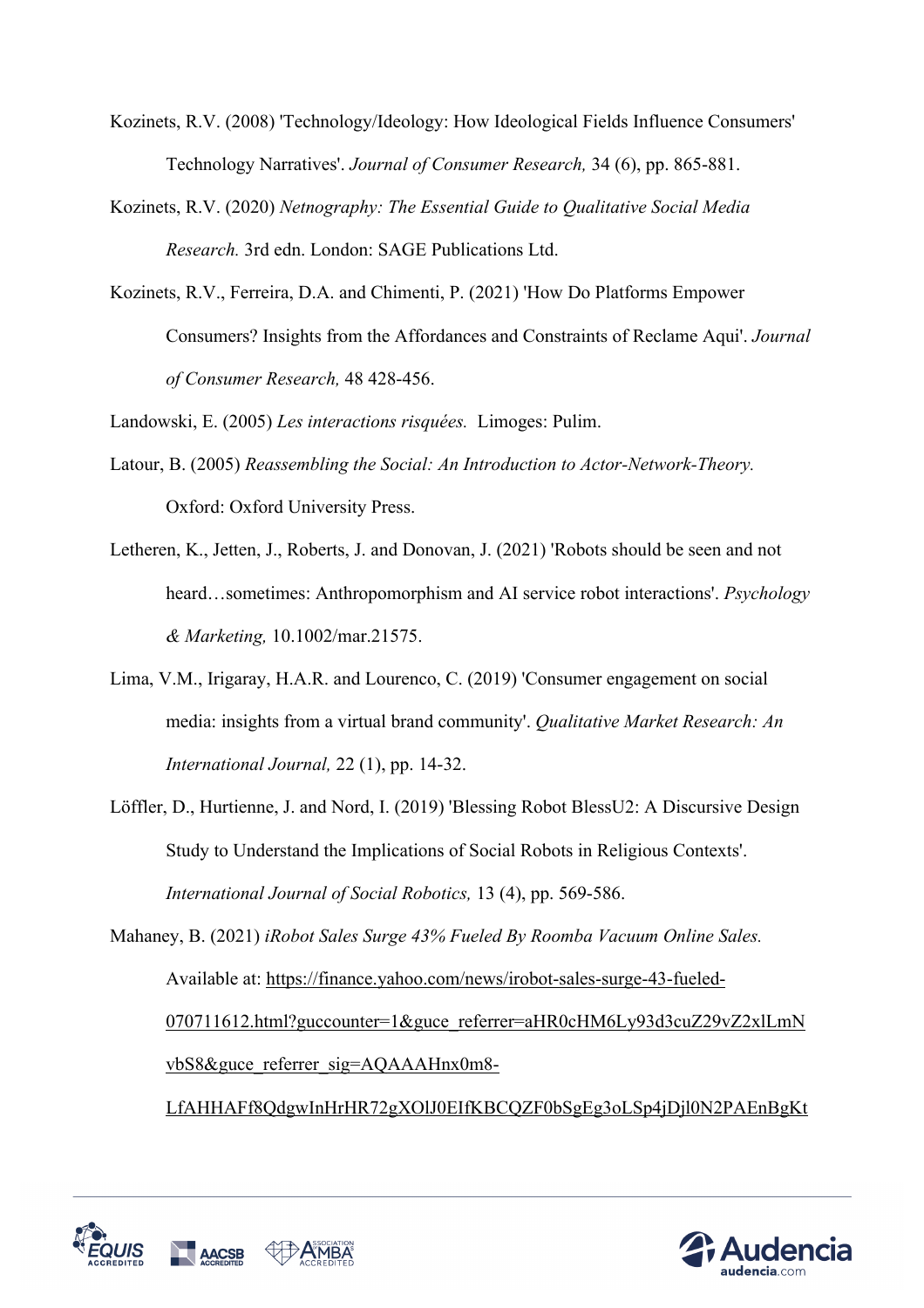# LTS40PiG\_fRzLHPx1r3s9fB5Cljg7TOKwEXkGBbdPWw1Gl2fC4ZwTNEahJLtGuk VAn4dJ2WBl5asiU3y-1h5-vmkRxmEbS\_OLTF9W (Accessed: November 24).

- Mayor, A. (2018) *Gods and Robots: Myths, Machines, and Ancient Dreams of Technology.*  Princeton: Princeton University Press.
- Mordor Intelligence (2021) *Global Robotics Market - growth, trends, covid-19 impact, and forecasts (2021 - 2026).* Available at: https://www.mordorintelligence.com/industryreports/robotics-market (Accessed: October 29).

Mori, M. (1970) 'The uncanny valley'. *Energy,* 7 (4), pp. 33-35.

- Müller, C.J. (2016) *Prometheanism: Technology, Digital Culture and Human Obsolescence.*  London: Rowman & Littlefield Publishers.
- Muñiz, A.M. and O'Guinn, T.C. (2001) 'Brand Community'. *Journal of Consumer Research,* 27 (4), pp. 412-432.
- Muñiz, A.M. and Schau, H. (2005) 'Religiosity in the Abandoned Apple Newton Brand Community'. *Journal of Consumer Research,* 31 (4), pp. 737-747.
- Paauwe, R.A., Hoorn, J.F., Konijn, E.A. and Keyson, D.V. (2015) 'Designing Robot Embodiments for Social Interaction: Affordances Topple Realism and Aesthetics'. *International Journal of Social Robotics,* 7 (5), pp. 697-708.
- Pak, R., de Visser, E. and Rovira, E. (2020) *Living with Robots: Emerging Issues on the Psychological and Social Implications of Robotics.* London: Academic Press.
- Pink, S. (2021) 'Sensuous futures: re-thinking the concept of trust in design anthropology'. *The Senses and Society,* 16 (2), pp. 193-202.
- Pink, S., Osz, K., Raats, K., Lindgren, T. and Fors, V. (2020) 'Design anthropology for emerging technologies: Trust and sharing in autonomous driving futures'. *Design Studies,* 69.



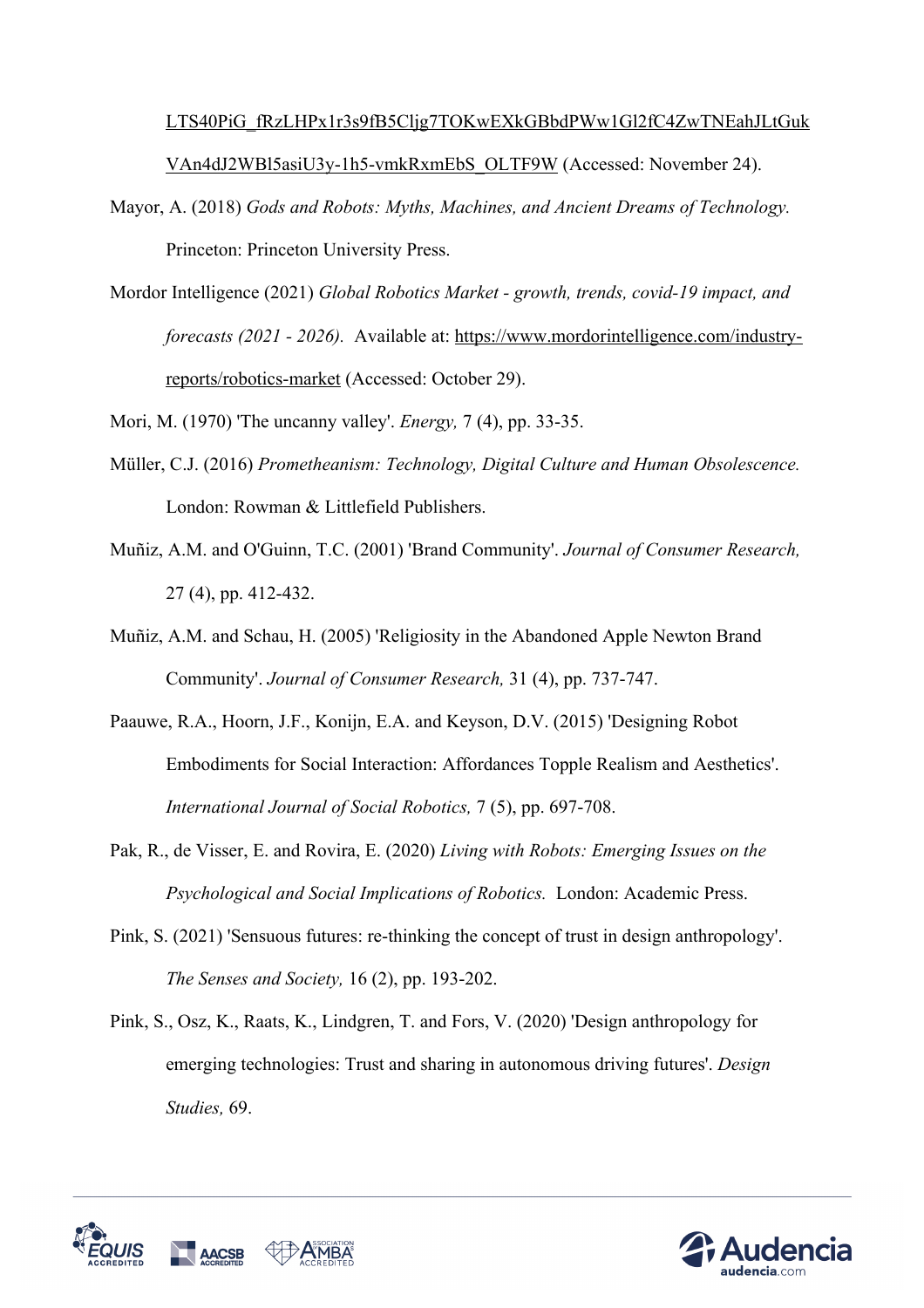- Puntoni, S., Reczek, R.W., Giesler, M. and Botti, S. (2021) 'Consumers and Artificial Intelligence: An Experiential Perspective'. *Journal of Marketing,* 85 (1), pp. 131-151.
- Ruvio, A. and Belk, R.W. (2018) 'Strategies of the extended self: The role of possessions in transpeople's conflicted selves'. *Journal of Business Research,* 88 (March), pp. 102- 110.
- Schau, H.J. and Akaka, M.A. (2020) 'From customer journeys to consumption journeys: a consumer culture approach to investigating value creation in practice-embedded consumption'. *AMS Review,* 10.1007/s13162-020-00177-6 (2016), pp.
- Schmitt, B. (2020) 'Speciesism: an obstacle to AI and robot adoption'. *Marketing Letters,* 31 (1), pp. 3-6.
- Schweitzer, F., Belk, R.W., Jordan, W. and Ortner, M. (2019) 'Servant, friend or master? The relationships users build with voice-controlled smart devices'. *Journal of Marketing Management,* 35 (7-8), pp. 693-715.
- Sibai, O., Mimoun, L. and Boukis, A. (2021) 'Authenticating brand activism: Negotiating the boundaries of free speech to make a change'. *Psychology & Marketing,* 38 (10), pp. 1651-1669.
- Spatola, N., Kühnlenz, B. and Cheng, G. (2021) 'Perception and Evaluation in Human–Robot Interaction: The Human–Robot Interaction Evaluation Scale (HRIES)—A Multicomponent Approach of Anthropomorphism'. *International Journal of Social Robotics,* 13 (7), pp. 1517-1539.
- Tavory, I. and Timmermans, S. (2014) *Abductive analysis: theorizing qualitative research.*  London: The University of Chicago Press.
- Timmermans, S. and Tavory, I. (2012) 'Theory Construction in Qualitative Research'. *Sociological Theory,* 30 (3), pp. 167-186.